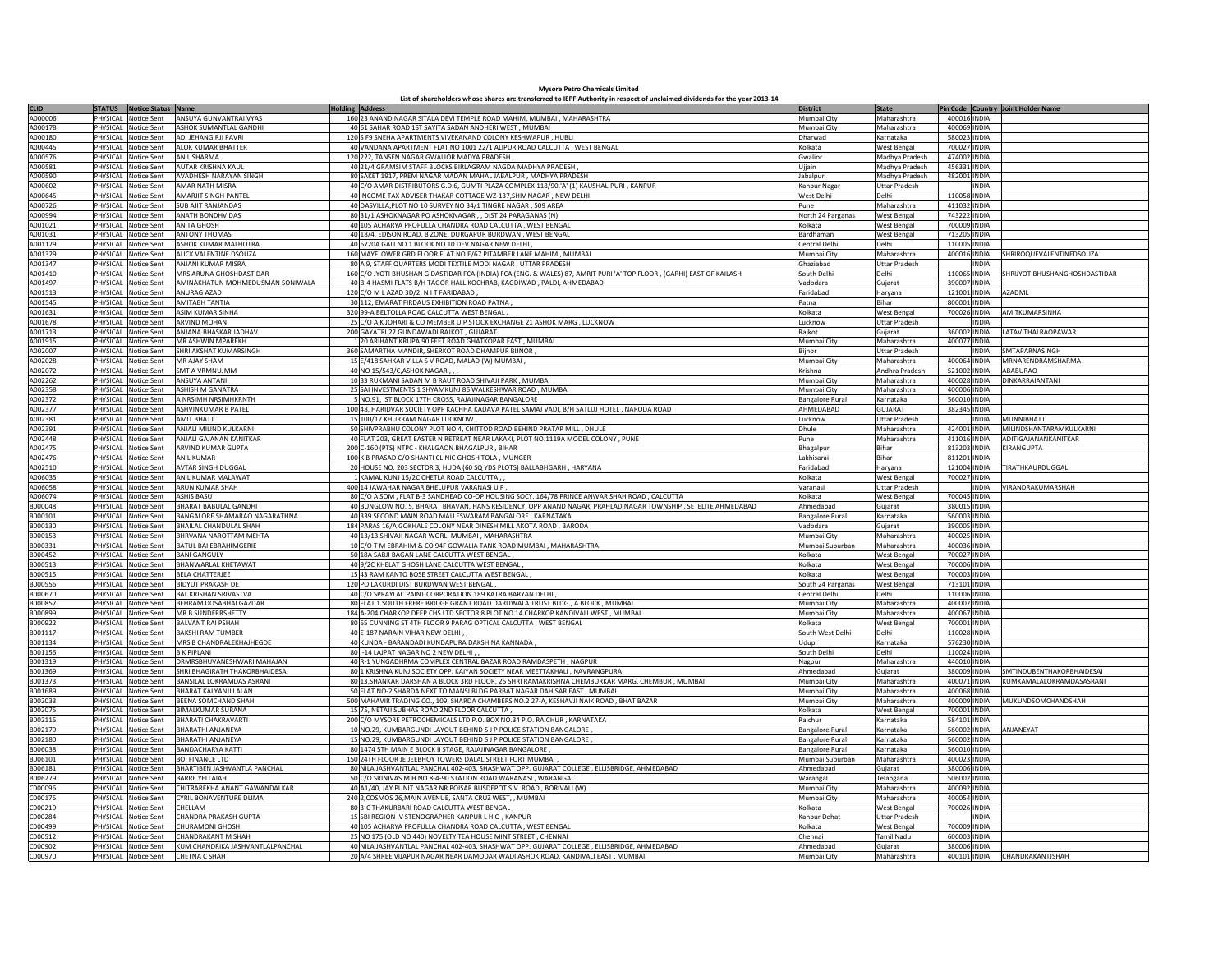| C006028            |                | PHYSICAL Notice Sent       | CHECKA LAKSHMI ANURADHA                     | 24 C/O CH S N MURTY STATION ROAD TADEPALLIGUDEM                                                              | West Godavari          | Andhra Pradesh       | 534101 INDIA | <b>CHSNMURTHY</b>          |
|--------------------|----------------|----------------------------|---------------------------------------------|--------------------------------------------------------------------------------------------------------------|------------------------|----------------------|--------------|----------------------------|
| C006037            |                | PHYSICAL Notice Sent       | CHHAYA ASHOK KOLWALE                        | 8 BEHIND CHIMANLAL PETROL PUMP KOLVALE BLDG DHULE                                                            | Dhule                  | Maharashtra          | 424001 INDIA |                            |
| D000069            |                | PHYSICAL Notice Sent       | DINESH OCHCHHAVLAL PITOLWALA                | 25 NO 15, AKASHNEEM VASTRAPUR ROAD AHMEDABAD                                                                 | Ahmedabad              | Gujarat              | 380054 INDIA |                            |
| D000431            |                | HYSICAL Notice Sent        | DEV DATT DEWAN                              | 40 2/202 SUBHASH NAGAR NEW DELHI,,                                                                           | <b>Nest Delhi</b>      | Delhi                | 110027 INDIA |                            |
| D000452            |                | PHYSICAL Notice Sent       | <b>DEVI DASS KAPUR</b>                      | 40 C/O 13 G N MARKET LAJPAT NAGAR 4 NEW DELHI                                                                | South Delhi            | Delh                 | 110024 INDIA |                            |
| D000671            |                | PHYSICAL Notice Sent       | <b>DULU GHOSE</b>                           | 120 79/4/2C RAJA NABA KISSEN ST. CALCUTTA WEST BENGAL                                                        | Kolkata                | West Bengal          | 700005 INDIA |                            |
| D000676            | PHYSICAL       | Notice Sent                | <b>DALIP MALHOTRA</b>                       | 80 FLAT NO 176-B (DDA MIG) RAJAURI GARDEN NEW DELHI                                                          | West Delhi             | Delh                 | 110027 INDIA |                            |
| D001363            | PHYSICAL       | Notice Sent                | <b>DAMAYANTI JOSHI</b>                      | 20 8, GANESH CHANDRA AVENUE SAHA COURT, FLAT 29 CALCUTTA                                                     | Kolkata                |                      | 700013 INDIA |                            |
|                    |                |                            |                                             |                                                                                                              |                        | <b>West Bengal</b>   |              |                            |
| D001437            |                | PHYSICAL Notice Sent       | DAHYABHAI P ATEL                            | 50 1/1668 B, HABIBSA MOHALLO NANPURA SURAT,                                                                  | Surat                  | Gujarat              | 395001 INDIA |                            |
| D001519            |                | PHYSICAL Notice Sent       | DFFPAK KHANNA                               | 10 6-KHA-3 JAWAHAR NNAGAR JAIPUR                                                                             | Jaipur                 | Rajasthan            | 302004 INDIA | RITUKHANNA                 |
| D006119            | <b>HYSICAL</b> | <b>Notice Sent</b>         | DINA JASHVANTLAL PANCHAL                    | 80 NILA JASHVANTLAL PANCHAL 402-403, SHASHWAT OPP. GUJARAT COLLEGE, ELLISBRIDGE, AHMEDABAD                   | Ahmedabad              | Gujarat              | 380006 INDIA |                            |
| D006128            | PHYSICAL       | Notice Sent                | DAKSHESH KISHORKANT OZA                     | 30 35, LIC SOCIETY TAGORE MARG RAJKOT                                                                        | Rajkot                 | Gujarat              | 360001 INDIA | KISHORKANTKESHAVLALOZA     |
| G000059            | PHYSICAL       | Notice Sent                | <b>SHANSHYAM PITOLWALA</b>                  | 25 NO 15, AKASHNEEM VASTRAPUR ROAD AHMEDABAD,                                                                | Ahmedabad              | Gujarat              | 380054 INDIA |                            |
| G000131            |                | PHYSICAL Notice Sent       | <b>GOMATHY RAMNATH</b>                      | 120 7/387 HAZARE BHUVAN TELANG CROSS ROAD 3 MATUNGA, MUMBAI                                                  | Mumbai Cit             | Maharashtra          | 400019 INDIA |                            |
| G000332            |                | PHYSICAL Notice Sent       | <b>OPALLAL BHARGAVA</b>                     | 40 C/O M/S KESHAV BUILDERS 13, KOTHA PANCHA GRAND TRUNK ROAD, ALLAHABAD                                      | Allahabad              | <b>Uttar Pradesh</b> | INDIA        |                            |
| G000471            |                | PHYSICAL Notice Sent       | GOVINDRAM DHANRAJMAL CHHABRIA               | 40 304A, RATAN GARDEN APPARTMENT NEAR AMAN THEATRE AMAN ROAD, ULLHASNAGAR                                    | Thane                  | Maharashtra          | 421003 INDIA |                            |
| G000674            |                | PHYSICAL Notice Sent       | <b>GOASTU VENKATESH</b>                     | 40 HOUSE NO 11-9-63 BRESTHWARPET UPPAR WADI, RAICHUR                                                         | Raichur                | Karnataka            | 584101 INDIA |                            |
| G000765            |                | PHYSICAL Notice Sent       | SMT GEETHA DEVISHARMA                       | 40 E-18 SOUTH EXTENSION PART II NEW DELHI,                                                                   | South Delhi            | Delhi                | 110049 INDIA |                            |
| G001040            | HYSICAL        | Notice Sent                | MRS GEETA SEN                               | 40 124 BALLYGUNGE GARDENS PS GARIAHAT CALCUTTA                                                               | olkatta                |                      | INDIA        | MRATISHKUMARSEN            |
|                    |                |                            |                                             |                                                                                                              |                        | west bengal          |              |                            |
| G001331            | PHYSICAL       | Notice Sent                | <b>G R MANJULASUESH</b>                     | 1 VIRCHAKRA CHITS PVT LTD NO.64, 1ST FLOOR, MARUTHI PLAZA D V G ROAD, BASAVANAGUDI , BANGALORE               | <b>Bangalore Rura</b>  | Karnataka            | 560004 INDIA | AHSURESHSHETTY             |
| G006014            |                | PHYSICAL Notice Sent       | <b>GANGARAM BHAI PATE</b>                   | 80 5 HARE KRISHNA OPP ST MARYS SCHOOL NAHUR MULUND WEST MUMBAI                                               | Mumbai Cit             | Maharashtra          | 400080 INDIA | <b>DINESHBHAIPATEL</b>     |
| G006046            |                | PHYSICAL Notice Sent       | <b>GUNVANTRAI CHHOTALAL</b>                 | 30 LAL NO KHANCHO VISNAGAR N GUJARAT                                                                         | Mahesana               | Gujarat              | 384315 INDIA | YAGNESHKUMARGRAVAL         |
| H000169            |                | PHYSICAL Notice Sent       | HIROO GOBINDRAM JAGTIANI                    | 40 D/22 SELF HELP HOUSING SOCIETY ST FRANCIS ROAD VILE PARLE WEST, MUMBAI                                    | Mumbai City            | Maharashtra          | 400056 INDIA |                            |
| H000258            |                | PHYSICAL Notice Sent       | HARJIVANDAS MOHANLAL BELANI                 | 40 C/O MR K H BELANI 6 CHANDANI FLATS B/H VASANA TELE EXCHANGE, , OPP ASHA PARK SOCIETY,                     | Ahmedabad              | Gujarat              | 380007 INDIA |                            |
| H000338            |                | PHYSICAL Notice Sent       | HARI GOPAL GUPTA                            | 40 128/288, Y-II BLOCK KIDWAI NAGAR KANPUR                                                                   | Kanpur Naga            | <b>Uttar Pradesh</b> | <b>INDIA</b> |                            |
| H000453            | <b>HYSICAL</b> | Notice Sent                | ARILAL PARSHOTTAMDAS DOSHI                  | 40 198 SMRUTI, 2ND FLOOR BLOCK NO. 11, R B MEHTA ROAD GHATKOPAR, MUMBAI                                      | Aumbai City            | Maharashtra          | 400077 INDIA |                            |
| H000677            | PHYSICAL       | Notice Sent                | <b>MRS HASSIBAI PERMANANDBHATIA</b>         | 160 MR PERMANAND MOTIRAM BHATIA 4-B, PRABHU KRIPA APTS 16TH ROAD, OPP, SANTACRUZ(W)                          | Mumbai City            | Maharashtra          | 400054 INDIA |                            |
| H000982            | PHYSICAL       | <b>Notice Sent</b>         | MR HARBANSLAL BGUPTA                        | 240 11 SUDHIRKUNJ OPP. BEST QUARTERS 20/18 ROAD NO 37, WADALA                                                | Mumbai City            | Maharashtra          | 400031 INDIA | MRSSUDHIRKUMARHGUPTA       |
| H001116            | PHYSICAL       | <b>Notice Sent</b>         | <b>HIRALAL KAPADIA</b>                      | 250 3/2085, VACHLI SHERI SALABATPURA SURAT                                                                   | Surat                  | Guiarat              | 395003 INDIA | PARESHKAPADIA              |
|                    |                |                            |                                             |                                                                                                              |                        |                      |              |                            |
| H001178            |                | PHYSICAL Notice Sent       | HEMANT GOVIND JADHAV                        | 100 BARTAKKE CHAWL BAZAR PETH AT & POST & TAL - ROHA DIST - RAIGAD                                           | Raigad                 | Maharashtra          | 402109 INDIA | SUSHAMAHEMANTJADHAV        |
| H006001            |                | PHYSICAL Notice Sent       | <b>KRISNA KRISNASANBAG</b>                  | 104 HOUSE NO.3-85 MAHALAXMI DAMODAR ADARSH NAGAR, P.O. BRAHMAVAR, DT. UDUPI                                  | Udupi                  | Karnataka            | 576213 INDIA | SUNANDAKSHANBHAG           |
| 1000132            |                | PHYSICAL Notice Sent       | <b>INDER MOHAN SINGH</b>                    | 40 STREET NO. 7, WZ-137 SHIV NAGAR NEW DELHI,                                                                | West Delhi             | Delhi                | 110058 INDIA |                            |
| 1000140            |                | <b>HYSICAL Notice Sent</b> | VA GUHA                                     | 184 C/O PROF. B K GUHA PURANDERPUR PATNA                                                                     | Patna                  | Bihar                | 800001 INDIA |                            |
| 1000197            |                | PHYSICAL Notice Sent       | INDU BHUSAN DASMAHAPATRA                    | 80 C/O HOECHST PHARMACEUTICALS LTD 6 GANESH CHANDRA AVENUE CALCUTTA, WEST BENGAL                             | Kolkata                | <b>West Bengal</b>   | 700013 INDIA |                            |
| 1000229            | PHYSICAL       | Notice Sent                | <b>NDU KAPUR</b>                            | 40 A-148, SHAM PARK EXTENSION SAHIBAD, DIST. GHAZIABAD,                                                      | Ghaziabad              | <b>Uttar Pradesh</b> | <b>INDIA</b> |                            |
| 1000267            | PHYSICAL       | Notice Sent                | <b>SHRI IGNATIUS MARTIS</b>                 | 80 C-19 1/1 SECTOR 3 SANPADA NAVI MUMBAI                                                                     | Mumbai City            | Maharashtra          | 400705 INDIA | <b>SMTMARYMARTIS</b>       |
| 1000372            |                | PHYSICAL Notice Sent       | <b>INDERJIT SINGH SAHNI</b>                 | 20 A-61, NARANG COLONY JANAKPURI,                                                                            | West Delhi             | Delhi                | 110058 INDIA |                            |
| 1000391            |                | PHYSICAL Notice Sent       | <b>LESH PUROHIT</b>                         | 20 381-E; 3RD FLOOR ROOM NO 35 KALBADEVI ROAD, MUMBAI                                                        | Mumbai City            |                      | 400002 INDIA | MAHENDRAPUROHIT            |
|                    |                |                            |                                             |                                                                                                              |                        | Maharashtra          |              |                            |
| J000126            |                | PHYSICAL Notice Sent       | ITENDRA JAYANTILAL JOSHIPURA                | 50 11, SONAWALLA BLDG 4TH FLOOR TARDEO, MUMBAI                                                               | Mumbai City            | Maharashtra          | 400007 INDIA |                            |
| J000183            | PHYSICAL       | Notice Sent                | AGJIVAN VISSANJI SHAH                       | 40 34 CHAMAN HOUSE III FLOOR BLOCK NO : 23 SION WEST, MUMBAI                                                 | Mumbai City            | Maharashtra          | 400022 INDIA |                            |
|                    |                |                            |                                             |                                                                                                              |                        |                      |              |                            |
| J000587            | <b>HYSICAL</b> | <b>Notice Sent</b>         | AMNADAS ABHECHAND SHAH                      | 40 8 MATRU PRERNA BUILDING I FLOOR, HINGWALA LANE GHATKOPAR EAST, MUMBAI                                     | Mumbai City            | Maharashtra          | 400077 INDIA |                            |
| J000704            | PHYSICAL       | Notice Sent                | JAYALAKSHMI RAMACHANDRAN                    | 40 C/O MR K RAMACHANDRAN 63/2A SARAT BOSE ROAD CALCUTTA                                                      | Kolkata                | West Bengal          | 700025 INDIA |                            |
| J000746            | PHYSICAL       | <b>Notice Sent</b>         | <b>JASBIR KAUR BAGAI</b>                    | 80 H NO 2098 BEHIND BLOCK NO 9 GEETA COLONY GANDHI NAGAR, DELHI                                              | East Delhi             | Delh                 | 110031 INDIA |                            |
| J000749            |                | PHYSICAL Notice Sent       | <b>JAWAHAR ARORA</b>                        | 120 394 NAYA BANS DELHI                                                                                      | Central Delh           | Delhi                | 110006 INDIA |                            |
| 000788             |                | PHYSICAL Notice Sent       | <b>JAGAT MITTAR SAIGAL</b>                  | 240 341 MANDAKINI ENCLAVE NEAR DON BASCO SCHOOL NEW DELHI                                                    | South Delhi            | Delh                 | 110019 INDIA | MRSRANISAIGAL              |
| J000802            |                |                            |                                             |                                                                                                              |                        |                      |              |                            |
|                    |                | PHYSICAL Notice Sent       | MRS JAYSHREE SHARADAGNIHOTRI                | 15 C/O DR SHARAD GAJANAN AGNIHOTRI I/72 SATELLITE PARK SATELLITE ROAD, AHMEDABAD                             | Ahmedabad              | Gujarat              | 380015 INDIA | MRSHARADGAJANANAGNIHOTRI   |
| J000925            | PHYSICAL       | Notice Sent                | MR JAYSUKHLAL VADILALSHAH                   | 40 NEAR SWASTIK SOCIETY 'MOTI VADI' MEGHANI MARG, SURENDRANAGAR                                              | Gandhinagai            | Gujarat              | 363001 INDIA |                            |
| J000949            |                | PHYSICAL Notice Sent       | <b><i>IR JYOTI BHUSHANGHOSHDASTIDAR</i></b> | 160 C/O J B G DASTIDAR M.A, FCA (ENG. & WALES) 87 AMRIT PURI 'A' TOP FLOOR, (GARHI) EAST OF KAILASH          | South Delhi            | Delhi                | 110065 INDIA | SMTARUNAGHOSHDASTIDAR      |
| J000964            | PHYSICAL       | Notice Sent                | UM JAYALATA JAGMOHANSHAH                    | 25 C/O PIYUSH NANALAL SHAHS HOUSE NO 73 GHANCHI'S POLE MANECKCHAWK, AHMEDABAD                                | Ahmedabad              | Gujarat              | 380001 INDIA | <b>JAGMOHANHARILALSHAH</b> |
| J001358            | PHYSICAL       | Notice Sent                | <b>JACOB SAMUEL</b>                         | 120 7, CHALAKUZHY HOUSE 3RD CROSS, 14TH MAIN M K EXTN. MATHIKERE, BANGALORE                                  | <b>Bangalore Rural</b> | Karnataka            | 560054 INDIA | MANJUSAMUEL                |
| J001452            |                | PHYSICAL Notice Sent       | <b>YOTI SARAYA</b>                          | 80 C/O SHYAM SUNDAR SARAYA 3/1, HAT LANE, 4B HOWRAH                                                          | Howrah                 | West Bengal          | 711101 INDIA |                            |
| J001453            |                | PHYSICAL Notice Sent       | <b>IAGRUTI N AJMERA</b>                     | 40 18/C, SOHYAILI APARTMENT L.T. ROAD BORIVALI WEST, MUMBAI                                                  | Mumbai City            | Maharashtra          | 400092 INDIA | GIRISHNAJMERA              |
| J001509            |                | PHYSICAL Notice Sent       | <b>JASBIR KAUR</b>                          | 25 KP-88 MAURYA ENCLAVE PITAM PURA DELHI,                                                                    | North West             | Delhi                | 110034 INDIA |                            |
| J001523            |                | PHYSICAL Notice Sent       | THOMAS INVESTMENTSERVICESPRIVATELTD         | 50 NILHAT HOUSE 11, R N MUKHERJEE ROAD CALCUTTA                                                              | Kolkata                | West Bengal          | 700001 INDIA |                            |
| J006036            | PHYSICAL       | <b>Notice Sent</b>         | <b>OYDEB RANA</b>                           | 16 31/1-R BEADON ROW PO BEADON STREET PO CALCUTTA                                                            | <b>Colkata</b>         | <b>West Bengal</b>   | 700006 INDIA | RUBYRANA                   |
| J006042            | <b>HYSICAL</b> | <b>Notice Sent</b>         | YOTI BHUSHAN GHOSHDASTDAR                   | 75 C/O J BHUSHAN GHOSH DASTIDAR M.A,FCA (ENG. & WALES) 87 AMRIT PURI 'A' TOP FLOOR, (GARHI) EAST OF KAILASH  | South Delhi            | Delh                 | 110065 INDIA |                            |
| J006043            | PHYSICAL       | Notice Sent                | YOTI BHUSHAN GHOSHDASTIDAR                  | 75 C/O J B GHOSH DASTIDAR FCA(INDIA) FCA (ENG. & WALES) 87 AMRIT PURI 'A' TOP FLOOR, (GARHI) EAST OF KAILASH | South Delh             | Delh                 | 110065 INDIA |                            |
| J006175            | PHYSICAL       | <b>Notice Sent</b>         | <b>IYOTI BIPIN PALAN</b>                    | 80 602 B SAIDHAM LOYOLA CH S LTD . NAHAR VILLAGE RD MULUND (W), MUMBAI                                       |                        | Maharashtra          |              |                            |
|                    |                |                            |                                             |                                                                                                              | Mumbai Cit             |                      | 400080 INDIA |                            |
| K000215<br>K000710 |                | PHYSICAL Notice Sent       | KUNDAN NAROTTAM MEHTA                       | 40 13/13 SHIVAJI NAGAR WORLI, MUMBAI,                                                                        | Mumbai City            | Maharashtra          | 400025 INDIA |                            |
|                    |                | PHYSICAL Notice Sent       | KANTI CHANDER PURI                          | 40 H.NO 265 SHIVALIK AVENUE NAYA NANGAL DIST ROPAR, PUNJAB                                                   | Rupnagar               | Punjab               | 140126 INDIA |                            |
| K000728            |                | PHYSICAL Notice Sent       | KUNTIDEVI GUPTA                             | 80 C/O SHRI RAM STRAW BOARD MILLS DELHI ROAD MORADABAD, UTTAR PRADESH                                        | Moradabad              | <b>Uttar Pradesh</b> | <b>INDIA</b> |                            |
| K000743            |                | PHYSICAL Notice Sent       | USUMLATA GUPTA                              | 40 C/O M/S R.K.INDUSTRIES E-110, BULANDSHAHAR ROAD INDUSTRIAL AREA, GHAZIABAD                                | Ghaziabad              | <b>Uttar Pradesh</b> | <b>INDIA</b> |                            |
| K000770            | PHYSICAL       | Notice Sent                | <b>ANTADEVI JAIN</b>                        | 40 W/0 UGRASEN JAIN B-58, NEMI NAGAR (JAIN COLONY) KESHAR BAG ROAD, INDORE                                   | ndore                  | Madhya Pradesh       | 452001 INDIA |                            |
| K000921            | PHYSICAL       | Notice Sent                | KAILASH BHANDAR                             | 80 D-633, SARASWATI VIHAR DELHI,,                                                                            | North West             | Delhi                | 110034 INDIA |                            |
| K001055            |                | PHYSICAL Notice Sent       | <b>KRISHNAMURTHY CHANDRAN</b>               | 100 1 ARANGANATHAN NAGAR 1ST STREET PAMMAL, CHENNAI                                                          | Kanchipuran            | Tamil Nadu           | 600075 INDIA |                            |
| K001350            | PHYSICAL       | Notice Sent                | UMAR KRISHNA MUKHERJEE                      | 15 DAKSHINAYAN 19/1, BENI NANDAN STREET CALCUTTA, WEST BENGAL                                                | Kolkata                | <b>West Bengal</b>   | 700025 INDIA |                            |
| K001487            |                | PHYSICAL Notice Sent       | <b>KUNTI MALHOTRA</b>                       | 40 6720 A: GALI NO 1 BLOCK NO : 10 DEV NAGAR, NEW DELHI                                                      | Central Delh           | Delh                 | 110005 INDIA |                            |
| K001498            |                | PHYSICAL Notice Sent       | KRISHAN DAWAR                               | 40 C/O M/S WHITE WAYS OPP RANG MAHAL THEATRE NEW MARKET, T.T. NAGAR                                          | Bhopal                 | Madhya Pradesh       | 462003 INDIA |                            |
| K001557            |                | PHYSICAL Notice Sent       | INDIRA AMATH                                | 15 C/O JAIKU MALLYA DOOR NO 1-3-252/1 BANGLE HITHLU, KOTTARA                                                 | Dakshina Kannada       | Karnataka            | 575006 INDIA |                            |
|                    |                |                            |                                             |                                                                                                              | olkata                 |                      |              |                            |
| K001779            | <b>HYSICAL</b> | <b>Notice Sent</b>         | HRI KUMAR KRISHNAMUKHERJEE                  | 15 DAKSHINAYAN 19/1 BENI NANDAN STREET CALCUTTA, WEST BENGAL                                                 |                        | West Bengal          | 700025 INDIA | KUMARIKANYAKUMARIMUKHERJEE |
| K001840            | PHYSICAL       | Notice Sent                | <b>MTKSKRISHNAVEN</b>                       | 80 C/O M.K.RADHAKRISHANA 8/9 DEWAN SURAPPAS LANE CHIKPET, BANGALORE                                          | Bangalore Rural        | Karnataka            | 560057 INDIA |                            |
| K001862            | PHYSICAL       | <b>Notice Sent</b>         | HRI K VJAYACHANDRAN                         | 50 NO.3,4TH S.T., PUDUPATTINAM, KALPAKKAM. (T N.). , , KALPAKKAM                                             | <b>Canchipuran</b>     | Tamil Nadu           | 603102 INDIA |                            |
| K002260            |                | PHYSICAL Notice Sent       | K VENATESH VENATESHSHENOY                   | 24 NO 57, I FLOOR, VII CROSS SAMPIGE ROAD MALLESHWARAM, BANGALORE                                            | <b>Bangalore Rural</b> | Karnataka            | 560003 INDIA | SMTMAMATHAVSHENOY          |
| K002392            |                | PHYSICAL Notice Sent       | SMT KANWAL SHARMA                           | 50 CLG 0304 C LABUR NUM SUSHANT LOK SECTOR-28, , GURGAON                                                     | Gurgaon                | Harvana              | 122002 INDIA |                            |
| K002698            |                | PHYSICAL Notice Sent       | KUSUM B SARANG                              | 20 C/20 MATRUKRUPA OPP DONBOSCO HIGH SCHOOL BORIVALI (W), MUMBAI                                             | Mumbai City            | Maharashtra          | 400091 INDIA |                            |
| K002736            |                | PHYSICAL Notice Sent       | M GUPTA                                     | 1 GUPTA'S SCOOTER HOME 6, KURUBARA SANGHA BUILDING 2ND CROSS, GANDHINAGAR, BANGALORE                         | <b>Bangalore Rural</b> | Karnataka            | 560009 INDIA | KMRAGHUPRASAD              |
| K002800            | PHYSICAL       | Notice Sent                | <b>JAYENDRAN</b>                            | 100 H.NO.S-1/97 (1) CIRCULAR ROAD JORETHANG, SIKKIM                                                          | West Sikkin            | Sikkim               | 737121 INDIA |                            |
| K002974            | <b>HYSICAL</b> | Notice Sent                | AMLA BAI                                    | 40 ANAND STEEL INDUSTRIES KOTWAH CHOWK MALVIYA ROAD, RAIPUR                                                  | Wardha                 | Maharashtra          | 442001 INDIA | NARESHCHANDPATNI           |
| K006024            |                | PHYSICAL Notice Sent       | <b>KAJORI RAY</b>                           | 39 401, SHALIGRAM APARTMENT, NEAR KULHARIA COMPLEX, ASHOKE RAJPATH, PATNA                                    | Patna                  | Bihar                | 800004 INDIA | <b>JYOTISHKARAY</b>        |
| K006118            |                | PHYSICAL Notice Sent       | <b>KULJEET KAUR</b>                         | 30 82, SARGODHA COLONY PABHOWAL ROAD LUDHIANA                                                                | Ludhiana               | Puniab               | 141008 INDIA |                            |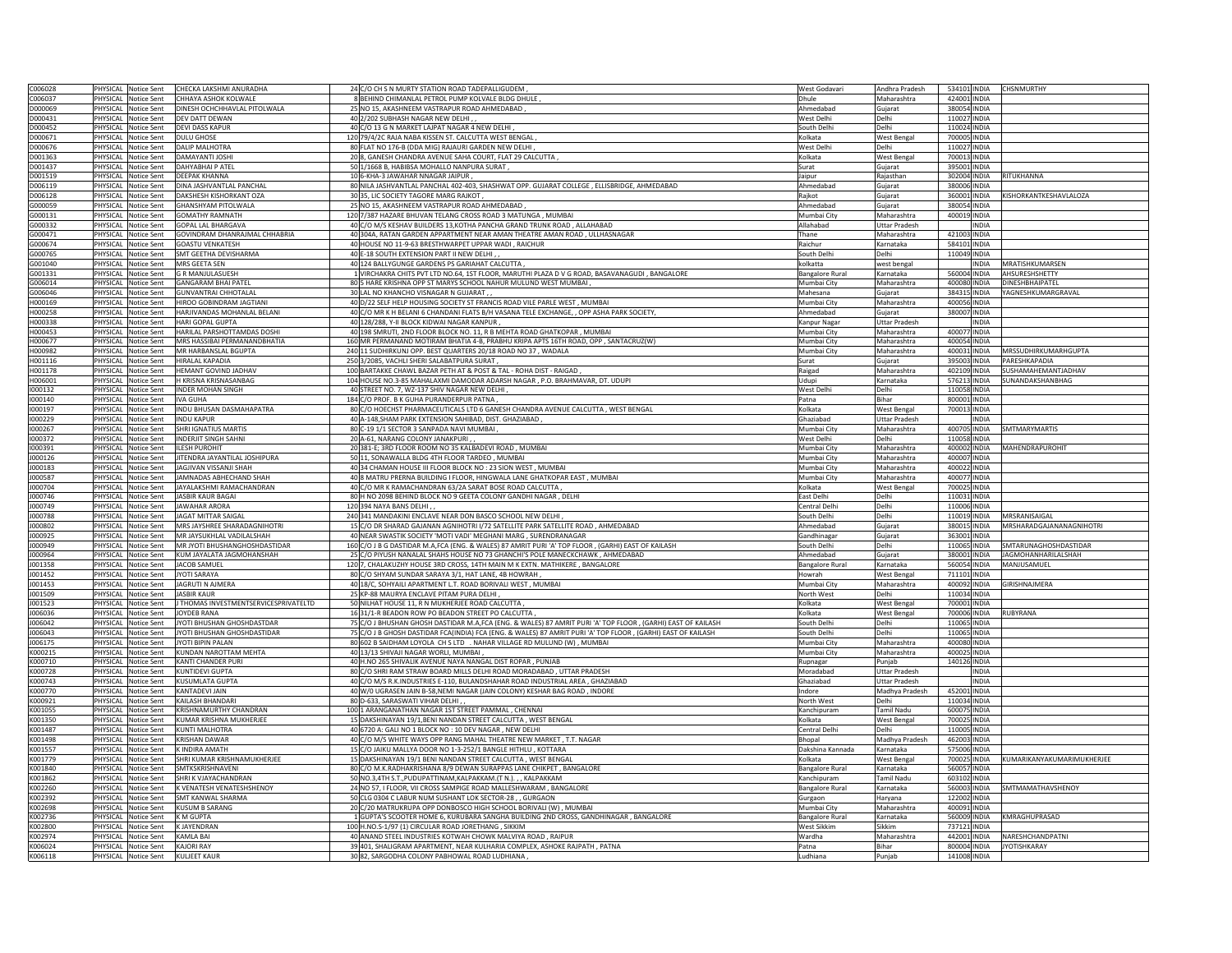| L000120        |                | PHYSICAL Notice Sent                         | LADHA DHARAMSHI VED            | 40 V M BHATIA NIWAS, NO.1 29, II FLOOR GOVINDJI KENI ROAD, PAREL, MUMBAI                                                                                                                                    | Mumbai City                | Maharashtra          | 400012 INDIA |                                  |
|----------------|----------------|----------------------------------------------|--------------------------------|-------------------------------------------------------------------------------------------------------------------------------------------------------------------------------------------------------------|----------------------------|----------------------|--------------|----------------------------------|
| L000275        |                | PHYSICAL Notice Sent                         | LATA GOVINDRAM CHHABRIA        | 40 304A, RATAN GARDEN APPARTMENT NEAR AMAN THEATRE AMAN ROAD, ULLHASNAGAR                                                                                                                                   | Thane                      | Maharashtra          | 421003 INDIA |                                  |
|                |                |                                              |                                |                                                                                                                                                                                                             |                            |                      |              |                                  |
| L000456        |                | PHYSICAL Notice Sent                         | KUMLAXMIBEN PUNJALAL PANCHAL   | 80 NILA JASHVANTLAL PANCHAL 402-403, SHASHWAT OPP. GUJARAT COLLEGE, ELLISBRIDGE, AHMEDABAD                                                                                                                  | Ahmedabad                  | Gujarat              | 380006 INDIA | SHRIMUKESHBHAIJASHVANTLALPANCHAL |
| L000457        |                | PHYSICAL Notice Sent                         | UMLAXMIBEN PUNJALAL PANCHAL    | 80 NILA JASHVANTLAL PANCHAL 402-403, SHASHWAT OPP. GUJARAT COLLEGE, ELLISBRIDGE, AHMEDABAD                                                                                                                  | Ahmedabad                  | Gujarat              | 380006 INDIA | SHRIDIPAKBHAIJASHVANTLALPANCHAL  |
| L000462        |                | PHYSICAL Notice Sent                         | UMLEELA LOKRAMDAS ASRANI       | 50 13 SHANKAR DARSHAN A BLOCK, III FLOOR 15TH SHRI R K CHEMBURKAR MARG, CHEMBUR                                                                                                                             | Mumbai City                | Maharashtra          | 400071 INDIA | KUMKAMALALOKRAMDASASRANI         |
| L000681        |                | PHYSICAL Notice Sent                         | PADAMRAJ SAKHECHA              | 5 T N S LANE UMED MARKET, 1ST FLOOR BANGALORE                                                                                                                                                               | <b>Bangalore Rura</b>      | Karnataka            | 560053 INDIA | PPREMLATHAJAIN                   |
| L006002        |                | PHYSICAL Notice Sent                         | PADAMRAJ SAKHECHA              | 5 T N S LANE UMED MARKET IST FLOOR BANGALORE                                                                                                                                                                | Bangalore Rura             | Karnataka            | 560053 INDIA | PPREMLATHAJAIN                   |
| L006097        | PHYSICAL       | Notice Sent                                  | LILA H BAJAJ                   | 80 C/O PRAKASH H. BAJAJ SACHIN INVESTMENTS 10, PALM COURT, (FRONT SIDE), 152, QUEENS ROAD                                                                                                                   |                            | Maharashtra          | 400020 INDIA | PRAKASHHBAJAJ                    |
|                |                |                                              |                                |                                                                                                                                                                                                             | Mumbai City                |                      |              |                                  |
| M000023        |                | PHYSICAL Notice Sent                         | MYSORE RAMASWAMY SRIKANT       | 40 30/31 1ST MAIN ROAD GANDHINAGAR BANGALORE                                                                                                                                                                | <b>Bangalore Rural</b>     | Karnataka            | 560009 INDIA |                                  |
| M000030        |                | PHYSICAL Notice Sent                         | MADHUBHAI RANCHHODBHAI PATEL   | 40 NENPUR TALUKA MEHMADABAD DIST. KAIRA, POST. NENPUR                                                                                                                                                       | SOUTH WEST DELHI           | DELHI                | 110028 INDIA |                                  |
| <b>M000068</b> |                | PHYSICAL Notice Sent                         | MUKUNDBHAI PREMABHAI PATEL     | 30 C/O PREMABHAI PERBHOO PATEL AT P.O.VARAD DIST.SURAT, GUJARAT                                                                                                                                             | Surat                      | Gujarat              | 394355 INDIA |                                  |
| M000147        | <b>HYSICAL</b> | Notice Sent                                  | MADHUKANTA VIRCHAND SHAH       | 200 14, RUPAL PARK BEHIND E.S.I. HOSPITAL GOTRI ROAD, VADODARA                                                                                                                                              | adodara                    | Guiarat              | 390015 INDIA |                                  |
| M000272        | PHYSICAL       | Notice Sent                                  | MAGANLAL FULCHAND SON          | 40 109 ZAVERI BAZAR I FLOOR MUMBAI, MAHARASHTRA                                                                                                                                                             | Mumbai City                | Maharashtra          | 400002 INDIA |                                  |
| M000772        | PHYSICAL       | Notice Sent                                  | MADHUSUDAN PRALHAD WALVEKAR    | 80 A-1/4/ 2ND FLOOR SHANTINIKETAN NEAR SHREYAS L.B.S.MARG, GHATKOPAR (WEST)                                                                                                                                 | Mumbai City                | Maharashtra          | 400086 INDIA |                                  |
|                |                |                                              | MAHESH CHANDRA GUPTA           | 80 C/O SHIRI RAM STARW BOARD MILLS DELHI ROAD MORADABAD, UTTAR PRADESH                                                                                                                                      |                            |                      |              |                                  |
| M000817        |                | PHYSICAL Notice Sent                         |                                |                                                                                                                                                                                                             | Moradabad                  | <b>Uttar Pradesh</b> | <b>INDIA</b> |                                  |
| M000871        |                | PHYSICAL Notice Sent                         | M ZAHID                        | 40 C/O DR MOHAMMAD ZAHID MOHALLA MIAN BAZAR, KOTWALI ROAD, , GORAKHPUR                                                                                                                                      | Gorakhour                  | <b>Uttar Pradesh</b> | <b>INDIA</b> |                                  |
| M000978        |                | PHYSICAL Notice Sent                         | MADAN GOPAL SHARMA             | 80 C/O AMERICAN EXPRESS HAMILTON HOUSE INTERNATIONAL BANKING CO., CONNAUGHT PLACE                                                                                                                           | Central Delhi              | Delhi                | 110001 INDIA |                                  |
| M001013        |                | PHYSICAL Notice Sent                         | MULCHAND SITALDAS PANJWANI     | 40 106, NALINI APARTMENTS 2 SOLAPUR ROAD PUNE, MAHARASHTRA                                                                                                                                                  | Pune                       | Maharashtra          | 411001 INDIA |                                  |
| M001014        |                | PHYSICAL Notice Sent                         | MEENA BANBA                    | 25 C/O MAJOR S BANBA 41 SOPAN BAG COOP HSG SOCIETY PUNE                                                                                                                                                     | Pune                       | Maharashtra          | 411001 INDIA |                                  |
| M001096        | <b>HYSICAL</b> | Notice Sent                                  | M R PKUA                       | 15 C/O RATHAN ROLLER FLOUR MILLS KOMARAGOUNDER ST NETHIMEDU; SALEM-2, SELAM                                                                                                                                 | Salem                      | <b>Tamil Nadu</b>    | 636002 INDIA |                                  |
|                |                |                                              |                                |                                                                                                                                                                                                             |                            |                      |              |                                  |
| M001150        | PHYSICAL       | Notice Sent                                  | MANOHAR TRIMBAK MUNJE          | 40 NANDADEEP JAI HIND COLONY DOMBIVLI, MUMBAI                                                                                                                                                               | Thane                      | Maharashtra          | 421202 INDIA |                                  |
| M001335        | PHYSICAL       | Notice Sent                                  | MANGILAL SHARMA                | 40 P-5 V.I.P. ROAD SCHEME VII - M 2ND FLOOR, CALCUTTA                                                                                                                                                       | Kolkata                    | West Bengal          | 700054 INDIA |                                  |
| M001344        |                | PHYSICAL Notice Sent                         | MADHU KEDIA                    | 15 G/11,12, TERRACE APARTMENTS NEAR COMMERCE COLLEGE HOSTEL NAVRANGPURA, AHMEDABAD                                                                                                                          | Ahmedabad                  | Guiarat              | 380009 INDIA |                                  |
| M001418        |                | PHYSICAL Notice Sent                         | MAHNEDRA PRASAD SHAW           | 100 ANAND CHIKITSALAY LANE BHAGALPUR                                                                                                                                                                        | Bhagalpur                  | Bihar                | 812002 INDIA |                                  |
| M001553        |                |                                              | MRSMUNDRIKA DAYAL SINHA        |                                                                                                                                                                                                             |                            | Bihar                | 800006 INDIA | MRBISHWAMBHARDAYALSINHA          |
|                |                | PHYSICAL Notice Sent                         |                                | 160 C/O DR P DAYAL, RAMPUR ROAD, MUSALLAPUR, PO MAHENDRA, , PATNA                                                                                                                                           | Patna                      |                      |              |                                  |
| M001751        |                | PHYSICAL Notice Sent                         | SHRIMADHUP GARG                | 150 R-3/67 RAINAGAR GHAZIABAD UTTAR PRADESH,                                                                                                                                                                | Ghaziabad                  | <b>Uttar Pradesh</b> | <b>INDIA</b> |                                  |
| M002060        | <b>HYSICAL</b> | Notice Sent                                  | MANJU DHAR                     | 40 66/1 OLD CALCUTTA ROAD PO TALPUKUR BARRACKPORE 24 PARGANAS, WEST BENGAL                                                                                                                                  | North 24 Parganas          | West Bengal          | 743187 INDIA |                                  |
| M002174        | PHYSICAL       | <b>Notice Sent</b>                           | MRS MANGALA RAO                | 160 115, VII BLOCK 28TH CROSS JAYANAGAR, BANGALORE                                                                                                                                                          | Bangalore Rural            | Karnataka            | 560011 INDIA |                                  |
| M002450        |                | PHYSICAL Notice Sent                         | <b>SHRIM RHPUNJA</b>           | 80 MULKI DAKSHINA KANNANDA KARNATAKA                                                                                                                                                                        | Dakshina Kannada           | Karnataka            | 574154 INDIA | SMTANITHADSHETTY                 |
|                |                |                                              | SMT MRIDULA MINDA              | 80 14, MOON PLACE KESHARBAG ROAD INDORE                                                                                                                                                                     |                            |                      | 452001 INDIA | SHRIUGRASERJAIN                  |
| M002524        |                | PHYSICAL Notice Sent                         |                                |                                                                                                                                                                                                             | ndore                      | Madhya Pradesh       |              |                                  |
| M002701        |                | PHYSICAL Notice Sent                         | M SUBBA RAO                    | 240 VISHWABHARATHI HOUSING COMPLEX 2ND PHASE, 1268 8TH B CROSS, 1-E MAIN , GIRINAGAR                                                                                                                        | <b>Bangalore Rural</b>     | Karnataka            | 560085 INDIA |                                  |
| M002787        |                | PHYSICAL Notice Sent                         | <b>MEERA GUPTA</b>             | 100 D-2 IFFCO COLONY P.O. IFFCO TOWNSHIP BAREILLY,                                                                                                                                                          | Bareilly                   | <b>Uttar Pradesh</b> | INDIA        | ADARSHKUMARGUPTA                 |
| M002789        |                | PHYSICAL Notice Sent                         | M SRINIVASA RAO                | 10 22 CUSTIAN BEACH ROAD SANTHOME CHENNAI                                                                                                                                                                   | Chennai                    | Tamil Nadu           | 600004 INDIA |                                  |
| M002811        |                | PHYSICAL Notice Sent                         | AINA JHUNJHUNWALA              | 150 75/1, BEADON STREET 1ST FLOOR CALCUTTA,                                                                                                                                                                 | olkata)                    | West Bengal          | 700006 INDIA |                                  |
| M002824        |                |                                              | MAHESH B DOSH                  |                                                                                                                                                                                                             |                            | Maharashtra          | 400092 INDIA |                                  |
|                |                | PHYSICAL Notice Sent                         |                                | 100 KRISHNA PRASAD BLDG 2ND FLOOR R.C. PATEL ROAD SODAVALA LANE, BORIVALI WEST                                                                                                                              | Mumbai City                |                      |              |                                  |
| M002844        | PHYSICAL       | Notice Sent                                  | M S VENKATARATHNA              | 5 TAILOR, BAGEPALLI KARNATAKA,                                                                                                                                                                              | Chikballapur               | Karnataka            | 561207 INDIA | MVKRISHNAVENAMMA                 |
| M002872        |                | PHYSICAL Notice Sent                         | MOHAMED MUSHTAQ ALIMSLALIEE    | 50 703, STOCK EXCHANGE TOWERS DALAL STREET FORT, MUMBAI                                                                                                                                                     | Mumbai Suburban            | Maharashtra          | 400023 INDIA | MOHAMEDSHAFIKLALJEE              |
| M003085        |                | PHYSICAL Notice Sent                         | MOHAMED MUSHTAQ ALIMSLALJEE    | 150 703, STOCK EXCHANGE TOWERS DALAL STREET, FORT MUMBAI                                                                                                                                                    | Mumbai Suburban            | Maharashtra          | 400023 INDIA | HASINAMOHAMEDSHAFIKLALJEE        |
| M003141        |                | PHYSICAL Notice Sent                         | M V SANDHYARANI                | 1 TAILOR BAGEPALLI KARNATAKA                                                                                                                                                                                | Chikballapur               | Karnataka            |              | 561207 INDIA MSVENKATARATHNAM    |
|                |                |                                              | M V KRISHNAENAA                |                                                                                                                                                                                                             |                            |                      |              |                                  |
| M003142        |                | PHYSICAL Notice Sent                         |                                | 1 TAILOR BAGEPALLI KARNATAKA,                                                                                                                                                                               | Chikballapur               | Karnataka            | 561207 INDIA | MSVENKATARATHNAM                 |
|                |                |                                              |                                |                                                                                                                                                                                                             |                            |                      |              |                                  |
| M003174        | PHYSICAL       | Notice Sent                                  | MANSUR M JAALI                 | 100 C/O T.M EBRAHIM & CO 94-F, AUGUST KRANTI MARG OPP CUMBALLA HILL HOSPITAL, MUMBAI                                                                                                                        | Mumbai Suburban            | Maharashtra          | 400036 INDIA |                                  |
| M006321        | <b>HYSICAL</b> | Notice Sent                                  | <b>MANJULABEN PATEI</b>        | 80 C-13, PARAMHANS SOCIETY LAMBE HANUMAN ROAD NEAR TRIKAM NAGAR - 2                                                                                                                                         | surat                      | Gujarat              | 395010 INDIA |                                  |
|                |                |                                              |                                |                                                                                                                                                                                                             | Amravati                   | Maharashtra          |              |                                  |
| M006503        | PHYSICAL       | Notice Sent                                  | MANOJ MOHANLAL TANK            | 40 TANK MANSION GANDHI NAGAR AMRAVATI, AMRAVATI                                                                                                                                                             |                            |                      | 444606 INDIA |                                  |
| M03141A        | PHYSICAL       | <b>Notice Sent</b>                           | M V SUDHARANI                  | 1 TAILOR BAGEPALLI KARNATAKA                                                                                                                                                                                | Chikballapu                | Karnataka            | 561207 INDIA | MSVENKATARATHNAM                 |
| N000052        |                | PHYSICAL Notice Sent                         | NARANBHAI MOHANLAL PATEL       | 80 2 AMBIKANAGAR RAMNAGAR SABARMATI AHMEDABAD, GUJARAT                                                                                                                                                      | Ahmedabad                  | Guiarat              | 380005 INDIA |                                  |
| N000140        |                | PHYSICAL Notice Sent                         | NARSINVA KHANDEPARKAR          | 80 GROUND FLOOR C BUILDING ADARSH CO-OPERATIVE HSG SOC LTD CARANZALEM, PANAJI, GOA                                                                                                                          | North Goa                  | Goa                  | 403002 INDIA |                                  |
| N000363        |                | PHYSICAL Notice Sent                         | NANJAPPA SIVARAMAN             | 40 26/951 RANGAI GOWDER STREET COIMBATORE TAMIL NADU                                                                                                                                                        | Coimbatore                 | <b>Tamil Nadu</b>    | 641001 INDIA |                                  |
| N000438        |                |                                              | NAVNEET KUMAR DAGA             |                                                                                                                                                                                                             |                            |                      |              |                                  |
|                |                | PHYSICAL Notice Sent                         |                                | 25 PUSPA APARTMENT 606, DAKSHINADRI ROAD, 3RD FLOOR FLAT NO. B & C, CALCUTTA                                                                                                                                | North 24 Parganas          | West Bengal          | 700048 INDIA |                                  |
| N000448        | PHYSICAL       | Notice Sent                                  | NARENDRA KUMAR GUPTA           | 80 M/S ALLIED BUSINESS CORPORATION 59, RAGHUSHREE MARKET AJMERI GATE, DELHI                                                                                                                                 | Central Delh               | Delhi                | 110006 INDIA |                                  |
| N000465        | PHYSICAL       | Notice Sent                                  | NANDKISHOR BHATTAD             | 160 RADHA KUNJ, 58, HACP STAFF COLONY OPP. V.P. COLONY, SECANDRABAD                                                                                                                                         | <b>Hyderabad</b>           | Telangana            | 500003 INDIA |                                  |
| N000539        | PHYSICAL       | Notice Sent                                  | NARESH KUMARI                  | 40 S-242 GREATER KAILASH 1 NEW DELHI,                                                                                                                                                                       | South Delhi                | Delhi                | 110048 INDIA |                                  |
| N000622        | PHYSICAL       | Notice Sent                                  | NEELA VIJAY KUMARADI           | 80 SHIYA BAG MAIN ROAD BARODA GUJARAT,                                                                                                                                                                      | Vadodara                   | Gujarat              | 390001 INDIA |                                  |
| N000666        |                | PHYSICAL Notice Sent                         | NALINI SATYAWAN PATIL          | 80 FLAT NO 7/A 2ND FLOOR, RAVI-RAJ CO-OP HSG SOCIETY VEERA DESAI ROAD, ANDHERI (W) , MUMBAI                                                                                                                 | Mumbai City                | Maharashtra          | 400058 INDIA |                                  |
|                |                |                                              |                                |                                                                                                                                                                                                             |                            |                      |              |                                  |
| N000903        |                | PHYSICAL Notice Sent                         | MRS NINA DILIPSUKHIA           | 50 68 KHADILKAR ROAD R NO 55, III FLOOR MUMBAI, MAHARASHTRA                                                                                                                                                 | Mumbai City                | Maharashtra          |              | 400004 INDIA MRDILIPMANHARLAL    |
| N001085        |                | PHYSICAL Notice Sent                         | SHRI NAVNITLAL MANGALDASBHAGAT | 50 RAMKRUPA, III FLOOR MAIN AVENUE ROAD SANTACRUZ WEST, MUMBAI                                                                                                                                              | Mumbai City                | Maharashtra          | 400054 INDIA | SHRIMANUBHAIMANGALDASBHAAGAT     |
| N001330        | HYSICAL        | <b>Notice Sent</b>                           | <b>JASIRUDIN H JAVERI</b>      | 30 701 PETER APARTMENT DR PETER DIAS ROAD HILL ROAD, BANDRA , MUMBAI                                                                                                                                        | Mumbai City                | Maharashtra          | 400050 INDIA |                                  |
| N001516        |                | PHYSICAL Notice Sent                         | MRS NIMMI MAHUJA               | 320 DALAMAL APPARTMENTS I FLOOR 15 CUFF PARADE MAIN ROAD COLABA, MUMBAI                                                                                                                                     | Mumbai City                | Maharashtra          | 400005 INDIA | MRPRAMODMAHUJA                   |
| N001775        | PHYSICAL       | <b>Notice Sent</b>                           | NIRMALA RAJENDRA GANDHI        | 34 18, SHANTIKUNJ SOCIETY OPP PUNIT ASHRAM MANINAGAR, AHMEDABAD                                                                                                                                             | Ahmedabad                  | Gujarat              | 380008 INDIA | RAJENDRAHIRALALGANDHI            |
| N001939        | PHYSICAL       | <b>Notice Sent</b>                           | NARESH SONKIYA                 | 100 B - 5, RAGUNATH COLONY NEAR GALTA GATE JAIPUR                                                                                                                                                           | Jaipur                     | Rajasthan            | 302003 INDIA |                                  |
|                |                |                                              |                                |                                                                                                                                                                                                             |                            |                      |              |                                  |
| N001942        |                | PHYSICAL Notice Sent                         | N K SGUPTA                     | 50 NO 146, IIIRD MAIN ROAD CHAMRAJPET BANGALORE                                                                                                                                                             | <b>Bangalore Rural</b>     | Karnataka            | 560018 INDIA | NSBHAGYAMMA                      |
| N006037        |                | PHYSICAL Notice Sent                         | NAZ AHMAD NAGVI                | 120 88/140 PESHKAR ROAD CHAMAN GANJ KANPUR                                                                                                                                                                  | Kanpur Dehat               | <b>Uttar Pradesh</b> | <b>INDIA</b> | KISHWARAHMADNAGVI                |
| N006160        |                | PHYSICAL Notice Sent                         | NITINBHAI HARKISHANDAS MISTRY  | 30 803 HIRA MOTI APPARTMENTS NEAR TIHAL CROSS LANE GUJARAT                                                                                                                                                  | Valsad                     | Gujarat              | 396001 INDIA | BIMALNITINBHAIMISTRY             |
| N006203        |                | PHYSICAL Notice Sent                         | NFFNA CHANDRAKANT VARMA        | 80 C.N VARMA, 17/264 SURESH VITTHAL NIWAS L.N. RD, MATUNGA                                                                                                                                                  |                            | Maharashtra          | 400014 INDIA | SARI ACHANDRAKANTVARMA           |
| 0000190        |                | PHYSICAL Notice Sent                         | OMPRAKASH GUPTA                | 10 G-202, VISHAL APARTMENT ANDHERI EAST MUMBAI                                                                                                                                                              | Mumbai City<br>Mumbai City | Maharashtra          | 400069 INDIA |                                  |
|                |                |                                              |                                |                                                                                                                                                                                                             |                            |                      |              |                                  |
| P000201        |                | PHYSICAL Notice Sent                         | PUSHPA JITENDRA GANDHI         | 120 KANTI KHATAUS WADI I FLOOR, M G ROAD GHATKOPAR, MUMBAI                                                                                                                                                  | Mumbai City                | Maharashtra          | 400077 INDIA |                                  |
| P000482        |                | PHYSICAL Notice Sent                         | PRAN BALLAV MANDAI             | 40 BE 102, SALT LAKE SECTOR-I CALCUTTA, WEST BENGAL                                                                                                                                                         | North 24 Parganas          | <b>West Bengal</b>   | 700064 INDIA |                                  |
| P000676        |                | PHYSICAL Notice Sent                         | PANKAJ KUMAR TANDON            | 80 7/69, TILAK NAGAR KANPUR UTTAR PRADESH                                                                                                                                                                   | Kanpur Nagar               | <b>Uttar Pradesh</b> | <b>INDIA</b> |                                  |
| P000677        |                | PHYSICAL Notice Sent                         | PARSAN CHAND JAIN              | 184 422 HARJIDRANAGAR IST POST: KANPUR UTTAR PRADESH,                                                                                                                                                       | Kanpur Nagar               | Uttar Pradesh        | <b>INDIA</b> |                                  |
| P000742        |                | PHYSICAL Notice Sent                         | <b>STHAAR</b>                  | 40 20 THAPAR BHAVAN WEST PATEL NAGAR NEW DELHI                                                                                                                                                              | Central Delhi              | Delhi                | 110008 INDIA |                                  |
| P000847        |                |                                              | RANUBHAI MAGANLAL DESAI        |                                                                                                                                                                                                             | /alsad                     |                      |              |                                  |
|                |                | PHYSICAL Notice Sent                         |                                | 120 201, KRUPA APARTMENT RATANJI WADI OPP BAI AVABAI HIGH SCHOOL, HALAR ROAD                                                                                                                                |                            | Gujarat              | 396001 INDIA |                                  |
| P001106        | PHYSICAL       | Notice Sent                                  | <b>ITAMBER DASS AGARWAL</b>    | 160 FLAT NO 3163 ALOK VIHAR PLOT NO F:3 SECTOR 50, NOIDA                                                                                                                                                    | <b>Gautam Buddha Nagar</b> | <b>Uttar Pradesh</b> | INDIA        |                                  |
| P001342        | PHYSICAL       | Notice Sent                                  | RITHVIRAJ JASRAJ BOHRA         | 80 C/O BOHRA DALICHAND JASARAJ COTTON MERCHANT RAICHUR, KARNATAKA                                                                                                                                           | aichur                     | Karnataka            | 584101 INDIA |                                  |
| P001551        | PHYSICAL       | <b>Notice Sent</b>                           | SMT PUSHPA ARUNPAREKH          | 80 SURYODAYA 7, JUHU ROAD MUMBAI                                                                                                                                                                            | Mumbai City                | Maharashtra          | 400054 INDIA | SRIARUNNATHUBHAIPAREKH           |
| P001575        |                | PHYSICAL Notice Sent                         | KUM PALLAVI RANCHHODDASDUTIA   |                                                                                                                                                                                                             | Mumbai City                | Maharashtra          |              | SHRIRANCHHODDASNARANDASDUTIA     |
|                |                |                                              |                                | 80 BHAVNA - E-9 S.V.ROAD, KANDAVLI (W) MUMBAI                                                                                                                                                               |                            |                      | 400067 INDIA |                                  |
| P001687        |                | PHYSICAL Notice Sent                         | SUGUNAMMA P                    | 40 W/O LATE P B POTANNA C/O HYDERABAD HANDLOOM HOUSE M G ROAD, RAICHUR                                                                                                                                      | Raichur                    | Karnataka            | 584101 INDIA |                                  |
| P001975        |                | PHYSICAL Notice Sent                         | PRAMOD CHHOTALAL SHAH          | 80 163/9 OM NIWAS SION (EAST) MUMBAI                                                                                                                                                                        | Mumbai City                | Maharashtra          | 400022 INDIA | SMTTARAMATICHHOTALALSHAH         |
| P002252        |                | PHYSICAL Notice Sent                         | PRASANN PRANJIVANDAS BROKER    | 10 HARJIVANDAS NEMIDAS & SONS SHARE & STOCK BROKERS 1201, 12TH FLOOR, STOCK EXCH. TOWERS,                                                                                                                   | Mumbai Suburban            | Maharashtra          | 400023 INDIA |                                  |
| P002349        |                | PHYSICAL Notice Sent                         | IU MUKHERJEE                   | 80 OGG ROAD, NAUPADA SHYAM NAGAR 24 PARAGANAS NORTH,                                                                                                                                                        | North 24 Parganas          | West Bengal          | 743127 INDIA | ASHOKEKUMARBANERJEE              |
| P002450        |                |                                              | PROMILLA CHANDELE              |                                                                                                                                                                                                             | Central Delh               | Delhi                | 110011 INDIA |                                  |
| P002500        |                | PHYSICAL Notice Sent<br>PHYSICAL Notice Sent | PRALHAD MUJUMDAR               | 160 C/O. MAJ GEN AKS CHJANDELE, DIRECTORATE GENERAL OF EME, MASTER GENERAL OF ORD BRANCH, , ARMY HEADQUARTERS, D<br>30 2ND CROSS, VENKATAGIRI REDDY COLONY BEHIND VENKATESHWAR TEMPLE, SARASWATPUR, DHARWAD | Dharwad                    | Karnataka            | 580002 INDIA |                                  |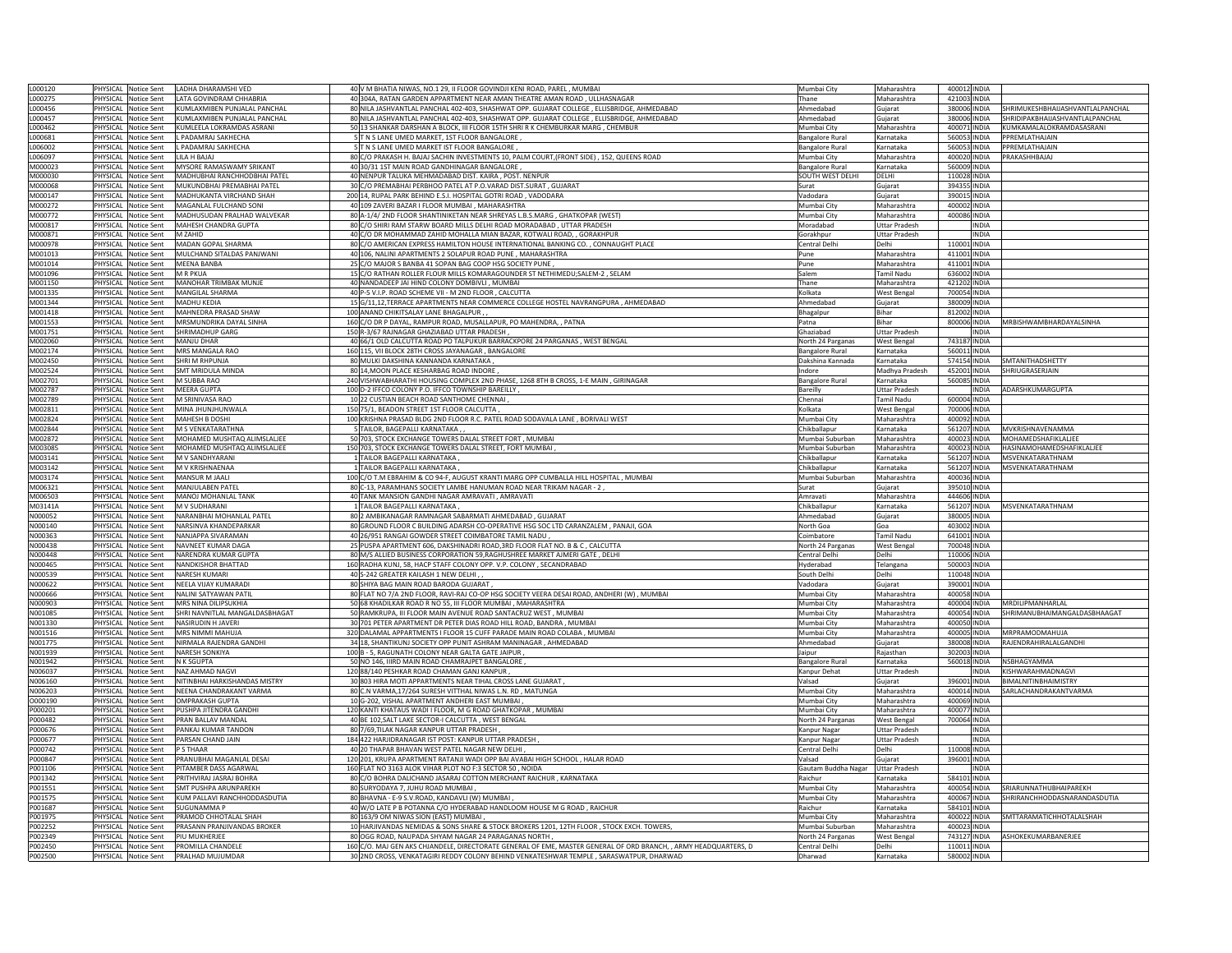| P002501             |          | PHYSICAL Notice Sent                | PANKAJ MAHINDRU                                              | 50 E-89, SAKET (PVT) NEW DELHI                                                                                                                 | New Delhi                    | Delhi                             | 110017 INDIA                 | GAUTAMMAHINDRU      |
|---------------------|----------|-------------------------------------|--------------------------------------------------------------|------------------------------------------------------------------------------------------------------------------------------------------------|------------------------------|-----------------------------------|------------------------------|---------------------|
| P002506             |          | PHYSICAL Notice Sent                | PURNIMA MISRA                                                | 50 201 CHANDRA LOK COLONY ALIGANJ LUCKNOW,                                                                                                     | Lucknow                      | Uttar Pradesh                     | <b>INDIA</b>                 | CHANDRAKUMARMISRA   |
| P002557             | PHYSICAL | <b>Notice Sent</b>                  | PALLERLA EASHWARAIAH                                         | 100 C/O ADITYA CONSULTANCY 4-1-142, 1ST FLOOR ANNAPURNA COMPLEX, KARIMNAGAR                                                                    |                              |                                   | 505001 INDIA                 |                     |
|                     |          |                                     |                                                              |                                                                                                                                                | KarimNagar                   | Telangana                         |                              |                     |
| P002650             | PHYSICAL | Notice Sent                         | PRIYADARSHINI CHAKRAVARTI                                    | 200 C/O MYSORE PETROCHEMICALS LTD P.O. BOX NO.34 P.O. RAICHUR, KARNATAKA                                                                       | Raichur                      | Karnataka                         | 584101 INDIA                 |                     |
| P006021             | PHYSICAL | Notice Sent                         | PAREKH POPATLAL                                              | 44 C/O PAREKH & PAREKH & CO D-22 S P MEHTA MARKET JAMNAGAR GUJARAT                                                                             | amnagar                      | Guiarat                           | 361001 INDIA                 | PUSHPAPPAREKH       |
| P006196             | PHYSICAL | Notice Sent                         | PREM SETHI                                                   | 60 C/O CENTRAL BANK OF INDIA SRI GANGA NAGAR RAJASTHAN                                                                                         | iri Ganganagai               | Rajasthan                         | 335001 INDIA                 |                     |
| R000033             | PHYSICAL | <b>Notice Sent</b>                  | RAMANLAL PATEI                                               | 120 13, BALJIT SOCIETY NAVA VADAY,                                                                                                             | AHMEDABAD                    | GUIARAT                           | <b>INDIA</b>                 |                     |
| R000230             | PHYSICAL | Notice Sent                         | DR RATILAL GANDHY                                            | 160 PATKARS NEW BLOCK TURNER ROAD; BANDRA MUMBAI                                                                                               | Mumbai City                  | Maharashtra                       | 400050 INDIA                 |                     |
| R000469             |          | PHYSICAL Notice Sent                | RAO RAMKRISHNA VITHAL                                        | 40 PLOT NO 123A, BLOCK NO 4 SRI SIDDHA SADAN SION WEST BOMBAY-22                                                                               | Mumbai City                  | Maharashtra                       | 400022 INDIA                 |                     |
| R000470             |          | PHYSICAL Notice Sent                | RAMKRISHNA VITHAL RAO                                        | 40 PLOT NO 123-A, BLOCK NO 4 SRI SIDDHA SADAN, SION (W) MUMBAI                                                                                 | Mumbai City                  | Maharashtra                       | 400022 INDIA                 |                     |
| R000513             | PHYSICAL | <b>Notice Sent</b>                  | RAMCHANDRA BABU BELALEKAR                                    | 75 616E/33 LAXMI BUILDING N.M.JOSHI MARG MUMBAI                                                                                                | Mumbai City                  | Maharashtra                       | 400027 INDIA                 |                     |
| R000548             | PHYSICAL | Notice Sent                         | RAKESH TEWARI                                                | 40 73 DILKUSHA NEW KATRA ALLAHABAD, UTTAR PRADESH                                                                                              | llahabad                     | Uttar Pradesh                     | INDIA                        |                     |
| R000574             | PHYSICAL | Notice Sent                         | <b>RATHINDRA DE</b>                                          | 120 P732 LAKE TOWN CALCUTTA,                                                                                                                   | Jorth 24 Parganas            | West Bengal                       | 700055 INDIA                 |                     |
| R000631             | PHYSICAL | <b>Notice Sent</b>                  | <b>RAJ MANI PATHAK</b>                                       | 40 3, JITINDRA MOHAN AVENUE CALCUTTA,                                                                                                          | <b>Colkata</b>               | West Bengal                       | 700006 INDIA                 |                     |
| R000745             | PHYSICAL | Notice Sent                         | RAMESH KUMAR JAIN                                            | 40 C/O GANGA SOAP WORKS 504 KUCHA PATI RAM BAZAR SITA RAM, DELHI                                                                               | Central Delh                 | Delh                              | 110006 INDIA                 |                     |
| R000787             |          | PHYSICAL Notice Sent                | RAM KUMAR GUPTA                                              | 40 R-12/9A, RAJ NAGAR GHAZIABAD, UTTAR PRADESH                                                                                                 | <b>Shaziabad</b>             | Uttar Pradesh                     | <b>INDIA</b>                 |                     |
| R000837             |          | PHYSICAL Notice Sent                | RAM DAYAL SHARMA                                             | 40 FLAT NO 313, B-10 MAHIMA HERITAGE CENTRAL SPINE VIDYA DHAR NAGAR, JAIPUR                                                                    | laipur                       | Raiasthan                         | 302023 INDIA                 |                     |
| R000904             | PHYSICAL | <b>Notice Sent</b>                  | RMDFIVANAI                                                   | 80 AVANIPATTI DIST.RAMNAD TAMILNADU                                                                                                            | Vellore                      | <b>Tamil Nadu</b>                 | 623205 INDIA                 |                     |
| R001009             | PHYSICAL | Notice Sent                         | RAM RAKHI                                                    | 40 13 G N MARKET LAJPAT NAGAR 4 NEW DELHI                                                                                                      | South Delh                   | Delhi                             | 110024 INDIA                 |                     |
| R001443             | PHYSICAL |                                     | RAMA CHATTOPADHYAY                                           |                                                                                                                                                | lowrah                       |                                   |                              |                     |
|                     |          | Notice Sent                         |                                                              | 40 37/2, KASHINATH CHATTERJEE LANE SHIBPORE; HOWRAH WEST BENGAL                                                                                |                              | West Bengal                       | 711102 INDIA                 |                     |
| R001491             | PHYSICAL | Notice Sent                         | RAMLAKHAN PANJIAR                                            | 40 B-303, V.I.P.ENCLAVE - I ON V.I.P. ROAD RAGHUNATHPUR, CALCUTTA                                                                              | North 24 Parganas            | <b>West Bengal</b>                | 700059 INDIA                 |                     |
| R001514             | PHYSICAL | Notice Sent                         | REBA MITRA                                                   | 40 SURESH RASBATI 144/2 RAJA RAJENDRA LAL MITRA ROAD, P O BELIAGHAIA                                                                           | Kolkata                      | West Bengal                       | 700010 INDIA                 |                     |
| R001554             |          | PHYSICAL Notice Sent                | RAMRATAN AGRAWALLA                                           | 40 C/O RATAN COMMERCIAL CORPN. P O BOLPUR, SONAPATTY DT BIRBHUM                                                                                | <b>Birbhum</b>               | West Bengal                       | 731204 INDIA                 |                     |
| R001555             |          | PHYSICAL Notice Sent                | <b>RUPI GHOSE</b>                                            | 120 79/4/3A RAJA NABA KISSEN STREET CALCUTTA                                                                                                   | Kolkata                      | West Bengal                       | 700005 INDIA                 |                     |
| R001609             |          | PHYSICAL Notice Sent                | <b>RAM KUMAF</b>                                             | 120 HOUSE NO.C4, F-177 JANAKPURI NEW DELHI                                                                                                     | West Delhi                   | Delhi                             | 110058 INDIA                 |                     |
| R001624             | PHYSICAL | Notice Sent                         | RAJENDRA PRASAD JAIN                                         | 40 B 21 SWASTHYA VIHAR VIKAS MARG DELHI                                                                                                        | East Delhi                   | Delhi                             | 110092 INDIA                 |                     |
| R001708             |          | PHYSICAL Notice Sent                | <b>RAM PARKASH AHUJA</b>                                     | 40 A-5/262 PASCHIM VIHAR, NEW DELHI                                                                                                            | Vest Delhi                   | Delhi                             | 110063 INDIA                 |                     |
| R001724             | PHYSICAL | Notice Sent                         | ROSHAN LAL PATHELA                                           | 40 FLAT NO 16, TRILOK ADARSHKUNJ SOC. PLOT NO 85, I.P EXTN (P P G) DELHI                                                                       | East Delhi                   | Delhi                             | 110092 INDIA                 |                     |
| R001784             | PHYSICAL | Notice Sent                         | <b>RAIARAM HEBBAR</b>                                        | 25 43 JAI NAGAR SECUNDERABAD,                                                                                                                  | Hyderabad                    | Telangana                         | 500003 INDIA                 |                     |
| R002086             | PHYSICAL | Notice Sent                         | SHRI RAMESHKUMAR                                             | 40 590 AVENUE ROAD III FLOOR BANGALORE                                                                                                         | Bangalore Rura               | Karnataka                         | 560002 INDIA                 |                     |
| R002373             |          | PHYSICAL Notice Sent                | REETA MEHRA                                                  | 80 F 65 JANTA COLONY MAQBOOL ROAD AMRITSAR                                                                                                     | Amritsar                     | Punjab                            | 143001 INDIA                 | MASANKUSHMEHRA      |
| R002438             |          |                                     | MR RATISH DINANATHRAUT                                       | 110 6 HIMGIRI NAVGHAR VASAI ROAD (W) TAL-VASAI, DIST.THANE                                                                                     | Thane                        |                                   |                              |                     |
| R002459             |          | PHYSICAL Notice Sent                |                                                              |                                                                                                                                                |                              | Maharashtra<br>Delhi              | 401202 INDIA                 |                     |
|                     | PHYSICAL | Notice Sent                         | ROSHAN LAL PUSHKARNA                                         | 120 40 EAST AZAD NAGAR NEAR AJIT DARBAR DELHI                                                                                                  | East Delhi                   |                                   | 110051 INDIA                 | ARJANDAS            |
| R002464             | PHYSICAL | Notice Sent                         | RAM RASENDRA SINGH                                           | 110 C/O DR. P SINGH BARAHANA SADAN MUKHTYAR GANJ SATNA (M.P.)                                                                                  | iwalior                      | Madhya Pradesh                    | 475001 INDIA                 | NAGENDRASINGH       |
| R002469             | PHYSICAL | Notice Sent                         | RATILAL JOITARAM PATEL                                       | 50 RAMA PURA POST. CHANASMA DIST. MEHSANA, NORTH GUJARAT                                                                                       | 'atan                        | Gujarat                           | 384220 INDIA                 |                     |
| R002502             | PHYSICAL | Notice Sent                         | ROOPCHAND KANMAL                                             | 10 1143 SATAYANARAYAN SOCIETY RAMNAGAR, SABARMATI AHMEDABAD                                                                                    | Ahmedabac                    | Gujarat                           | 380005 INDIA                 |                     |
| R002643             | PHYSICAL | Notice Sent                         | <b>SMT RUPA SHAH</b>                                         | 200 7/16 MATRU MANDIR 278 TARDEO ROAD MUMBAI                                                                                                   | Mumbai City                  | Maharashtra                       | 400007 INDIA                 | SHRIMADHUSHAH       |
| R002791             |          | PHYSICAL Notice Sent                | SMT REKHA ANANDSHIRALI                                       | 30 NO.2 RAOTE SADAN 155Q LADY JAMSHETJEE CROSS ROAD NO.3, MAHIM, MUMBAI                                                                        | Mumbai City                  | Maharashtra                       | 400016 INDIA                 | SHRIANANDSSHIRALI   |
| R002903             |          | PHYSICAL Notice Sent                | RATILAL MANGALDAS SHAH                                       | 40 VED COTTAGE, 1ST FLOOR SHRINAGAR SOCIETY M G ROAD, GOREGAON (W)                                                                             | Mumbai Suburban              | Maharashtra                       | 400062 INDIA                 | JAYENDRARATILALSHAH |
| R003114             | PHYSICAL | Notice Sent                         | <b>RUBAYAT KADIR</b>                                         | 160 C/O HARALALKA TRADERS 52/1/1A, COLLEGE STREET CALCUTTA                                                                                     | Kolkata                      | West Bengal                       | 700073 INDIA                 |                     |
| R003152             | PHYSICAL | Notice Sent                         | RAJKUMAR RAMPRASADJI AGRAWAL                                 | 10 PLOT NO. 100 NANDANVAN LAYOUT NAGPUR                                                                                                        | Vagpur                       | Maharashtra                       | 440009 INDIA                 |                     |
|                     |          |                                     |                                                              |                                                                                                                                                |                              |                                   |                              |                     |
|                     |          |                                     |                                                              |                                                                                                                                                |                              |                                   |                              |                     |
| R003186             | PHYSICAL | <b>Notice Sent</b>                  | RAJEEV R GUPTA                                               | 30 PAREKH POLE BORSAD DIST KHEDA, GUJARAT                                                                                                      | Anand                        | Gujarat                           | 388540 INDIA                 |                     |
| R003201             | PHYSICAL | Notice Sent                         | RAMNIRANJAN JHAJHARIA                                        | 25 C/O SUMANGAL SATYANARAYAN PARK, A C MARKET SHOP NO 70, UPPER BASEMENT, CALCUTTA                                                             | Kolkata                      | West Bengal                       | 700007 INDIA                 |                     |
| R003215             | PHYSICAL | Notice Sent                         | RAHUL RAJENDRA BORUNDIYA                                     | 5 SURAJ BLDG A/P ALANDI DEVACHI TAL KHED, PUNE                                                                                                 | <sup>2</sup> une             | Maharashtra                       | 412105 INDIA                 |                     |
| R003244             |          | PHYSICAL Notice Sent                | RAMAUTAR CHOUDHARY                                           | 15 87/221 ACHARYA NAGAR KANPUR                                                                                                                 | Kanpur Nagar                 | Uttar Pradesh                     | <b>INDIA</b>                 |                     |
| R003264             |          | PHYSICAL Notice Sent                | RAJESH KUMAR BAJAJ                                           | 100 6, HANSPUKARIA FIRST LANE CALCUTTA                                                                                                         | Kolkata                      | West Bengal                       | 700007 INDIA                 |                     |
| R003345             | PHYSICAL | Notice Sent                         | RASHIKBHAI B THACKER                                         | 100 MAITRI SALT SUPPLAYER 36 PAREKH MARKET GANDHIDHAM, (KUTCH)                                                                                 | Kachchh                      | Gujarat                           | 370201 INDIA                 |                     |
| R003474             | PHYSICAL | Notice Sent                         | RAVINDER SABOO                                               | 100 BANK BAZAR BATHINDA PUNJAB                                                                                                                 | athinda                      | Puniab                            | 151005 INDIA                 |                     |
| R003486             | PHYSICAL | Notice Sent                         | RAJESWAR DAYAL KALYANI                                       | 50 INDRAPRASTH COMPLEX KAIKHALI, V I P ROAD BLOCK-C1, FLAT - 2, KOLKATA                                                                        | <b>Colkata</b>               | West Bengal                       | 700052 INDIA                 | ASHAKALYANI         |
| R003535             | PHYSICAL | Notice Sent                         | RAHUL R POOJAI                                               | 25 PRAKASH BIVA VADEKAR CHAWL SURUTTA PADA VEERA DESAI ROAD, ANDHERI WEST, MUMBAI                                                              | Mumbai City                  | Maharashtra                       | 400058 INDIA                 |                     |
| R003536             | PHYSICAL | Notice Sent                         | ROHIT R POOJAI                                               | 15 PRAKASH BIVA VADEKAR CHAWL SURUTTA PADA VEERA DESAI ROAD, ANDHERI WEST, MUMBAI                                                              | Mumbai City                  | Maharashtra                       | 400058 INDIA                 |                     |
| R003579             | PHYSICAL | Notice Sent                         | RAMESHCHANDRA H ADESARA                                      | 100 VANDA FALI GARBI CHOWK JAMNAGAR                                                                                                            | amnagar                      | Guiarat                           | 361001 INDIA                 |                     |
| R006076             |          | PHYSICAL Notice Sent                | RAMESH CHANDRA DAVE                                          | 40 PRANAV PLOT 299 SECTOR 22 GANDHINAGAR,                                                                                                      | Ahmedabac                    | Gujarat                           | 382022 INDIA                 |                     |
| R006168             | PHYSICAL | Notice Sent                         | <b>RUBY RANA</b>                                             | 831/1-R BEADON ROW PO BEADON STREET CALCUTTA,                                                                                                  | Kolkata                      | West Bengal                       | 700006 INDIA                 | <b>JOYDEBRANA</b>   |
| R006343             | PHYSICAL | Notice Sent                         | RAJKUMAR M BHANDARI                                          | 83324 KHIST LANE ANAND BHUWAN AHMEDNAGAR                                                                                                       | AhmedNaga                    | Maharashtra                       | 414001 INDIA                 |                     |
| S000320             | PHYSICAL | Notice Sent                         | SATYAWAN BALVANT PATIL                                       | 80 FLAT NO 7/A 2ND FLOOR RAVI-RAJ CO-OP HSG SOCIETY VEERA DESAI ROAD, ANDHERI (WEST)                                                           | Aumbai City                  | Maharashtra                       | 400058 INDIA                 |                     |
| S000330             | PHYSICAL | lotice Sent                         | SHALINI KHANDEPARKAR                                         | 80 GROUND FLOOR, C BUILDING ADARSH CO-OP HSG SOC LTD CARANZALEM, PANAJI                                                                        | <b>North Goa</b>             | Goa                               | 403002 INDIA                 |                     |
| S000433             | PHYSICAL |                                     | SHEELABAI HIRANAND GIDWANI                                   | 120 3RD FLOOR SRI GANGABHAVAN PLOT 459, TPS-III ROAD 24, BANDRA, MUMBAI                                                                        |                              | Maharashtra                       | 400050 INDIA                 |                     |
| S000446             | PHYSICAL | Notice Sent<br>Notice Sent          | SUSHILA G LULLA                                              | 80 4/281 MANGHARAM NIVAS SION EAST MUMBAI, MAHARASHTRA                                                                                         | Mumbai City<br>Mumbai City   | Maharashtra                       | 400022 INDIA                 |                     |
|                     |          |                                     | SADHANA PRABHAKAR GORAKSHA                                   |                                                                                                                                                |                              | Maharashtra                       |                              |                     |
| S000495             |          | PHYSICAL Notice Sent                |                                                              | 50 ST ANTHONY'S ROAD LEFT SIDE S N 79, 2ND FLOOR, FLAT NO-5 NEAR A F A C SCHOOL, CHEMBUR, MUMBAI                                               | Mumbai City                  |                                   | 400071 INDIA                 |                     |
| S000545<br>\$000569 |          | PHYSICAL Notice Sent<br>Notice Sent | SARLA GOBINDRAM JAGTIANI<br>SURINDAR MOHAN CHAWLA            | 40 D/22 SELF HELP HOUSING SOCIETY ST FRANCIS ROAD VILE PARLE, WEST MUMBAI                                                                      | Mumbai City<br>`hane         | Maharashtra<br>Maharashtra        | 400056 INDIA                 |                     |
|                     | PHYSICAL |                                     |                                                              | 80 M-14, SECTOR 6 VASHI MUMBAI, MAHARASHTRA                                                                                                    |                              |                                   | 400703 INDIA                 |                     |
| \$000655            | PHYSICAL | Notice Sent                         | SUJATA KANTILAL KAPADIA                                      | 40 G-58; TARA BAUG CHARNI ROAD MUMBAI                                                                                                          | Mumbai City                  | Maharashtra                       | 400004 INDIA                 |                     |
| S000675             | PHYSICAL | Notice Sent                         | SHARDABEN SHIVPRASAD UPADHYAY                                | 25 14 KAILAS SADAN 2ND FLOOR; BAJAJ ROAD VILE PARLE WEST, MUMBAI                                                                               | Mumbai City                  | Maharashtra                       | 400056 INDIA                 |                     |
| S000854             | PHYSICAL | Notice Sent                         | SUDHIR NATWARLAL BHAM                                        | 25 79/12 SHONBDUG R.A.KIDWAI ROAD WADALA, MUMBAI                                                                                               | Mumbai City                  | Maharashtra                       | 400031 INDIA                 |                     |
| 5001063             | PHYSICAL | Notice Sent                         | SHREE CHAND BAGRI                                            | 80 1/B, BAISNOB CHARAN SETT STREET CALCUTTA WEST BENGAL                                                                                        | Kolkata                      | West Bengal                       | 700006 INDIA                 |                     |
| S001095             |          | PHYSICAL Notice Sent                | SHYAM SUNDAR AGARWAL                                         | 40 3 PRATAP GHOSE LANE 3RD FLOOR, CALCUTTA, WEST BENGAI                                                                                        | <b>Colkata</b>               | West Bengal                       | 700007 INDIA                 |                     |
| S001106             |          | PHYSICAL Notice Sent                | SANTOSH DATTA                                                | 40 PUNJAB NATIONAL BANK 31 CHITTARANJAN AVENUE CALCUTTA, WEST BENGAL                                                                           | Kolkata                      | West Bengal                       | 700012 INDIA                 |                     |
| S001155             | PHYSICAL | Notice Sent                         | SUNIL CHANDRA DAS                                            | 40 43/1B NIMTOLA GHAT STREET CALCUTTA WEST BENGAL                                                                                              | Kolkata                      | West Bengal                       | 700006 INDIA                 |                     |
| S001254             | PHYSICAL | Notice Sent                         | <b>SOMEN BANERJEE</b>                                        | 80 50 A ISWAR GANGULY STREET CALCUTTA WEST BENGAL                                                                                              | olkata                       | West Benga                        | 700026 INDIA                 |                     |
| S001313             |          | PHYSICAL Notice Sent                | SLJINDA                                                      | 80 HOUSE NO.321, SECTOR 32 A,                                                                                                                  | handigarh                    | Chandigarh                        | 160031 INDIA                 |                     |
| S001356             | PHYSICAL | Notice Sent                         | SURESH KUMAR JAIN                                            | 25 C/O GANGA SOAP WORKS 504 KUNCH PATIRAM SITA RAM BAZAR, DELHI                                                                                | entral Delh                  | Delhi                             | 110006 INDIA                 |                     |
| S001679             | PHYSICAL | Notice Sent                         | SANDOORA KHOSLA                                              | 40 D-45 N D S E PART I NEW DELHI                                                                                                               | South Delh                   | Delhi                             | 110049 INDIA                 |                     |
| S001942             |          | PHYSICAL Notice Sent                | SHASHIKALA DAMODARLAL RAWAL                                  | 120 C/O DR D P RAWAL BRAHMIN STREET NEAR S B S BANK, OPP PIR DURGAR                                                                            | <b>Sandhinagar</b>           | Guiarat                           | 363530 INDIA                 |                     |
| S001992             |          | PHYSICAL Notice Sent                | SOIRU SHRIDHAR JOSHI                                         | 80 VIGHNESHWAR AASHISH 5-6 GIRA PARK, BEHIND CHANDR- ASHEKAR & RAVIKIRAN SOCIETY , JIVRAJ PARK,                                                | Ahmedabad                    | Gujarat                           | 380051 INDIA                 |                     |
| S002054             |          |                                     | SHEILA BHIKHALAL ONDHIA                                      |                                                                                                                                                | Vadodara                     | Gujarat                           |                              |                     |
| S002147             | PHYSICAL | PHYSICAL Notice Sent                |                                                              | 25 406, PARADISE COMPLEX TILAK ROAD, SAYAJIGUNJ VADODARA, GUJARAT                                                                              | hane                         |                                   | 390005 INDIA                 |                     |
|                     | PHYSICAL | Notice Sent                         | SUBHASH PRATAPCHAND SHAH                                     | 25 NO 1, BHARAT VILA GOKULPURA AGRA RAOD, KALYAN                                                                                               |                              | Maharashtra<br>Maharashtra        | 421301 INDIA                 |                     |
| S002360             |          | Notice Sent                         | SUNITA NARAYAN GOKHALE                                       | 80 68 JAI HANUMAN CO-OPERATIVE HOUSING SOCIETY MUMBAI                                                                                          | Mumbai City                  |                                   | 400057 INDIA                 |                     |
| S002428<br>S002586  | PHYSICAL | Notice Sent                         | SUNITA GOENKA<br>PHYSICAL Notice Sent MRS SARDA DEVIHARLALKA | 40 C/O NANDA MILLAR CO 32-A, CHITTARANJAN AVENUE CALCUTTA,<br>40 GHARANA APARTMENTS A-49, VIP PARK, FLAT. NO.2B, P.O. PRAFULLA KANAN, CALCUTTA | Kolkata<br>North 24 Parganas | <b>West Bengal</b><br>West Bengal | 700012 INDIA<br>700059 INDIA |                     |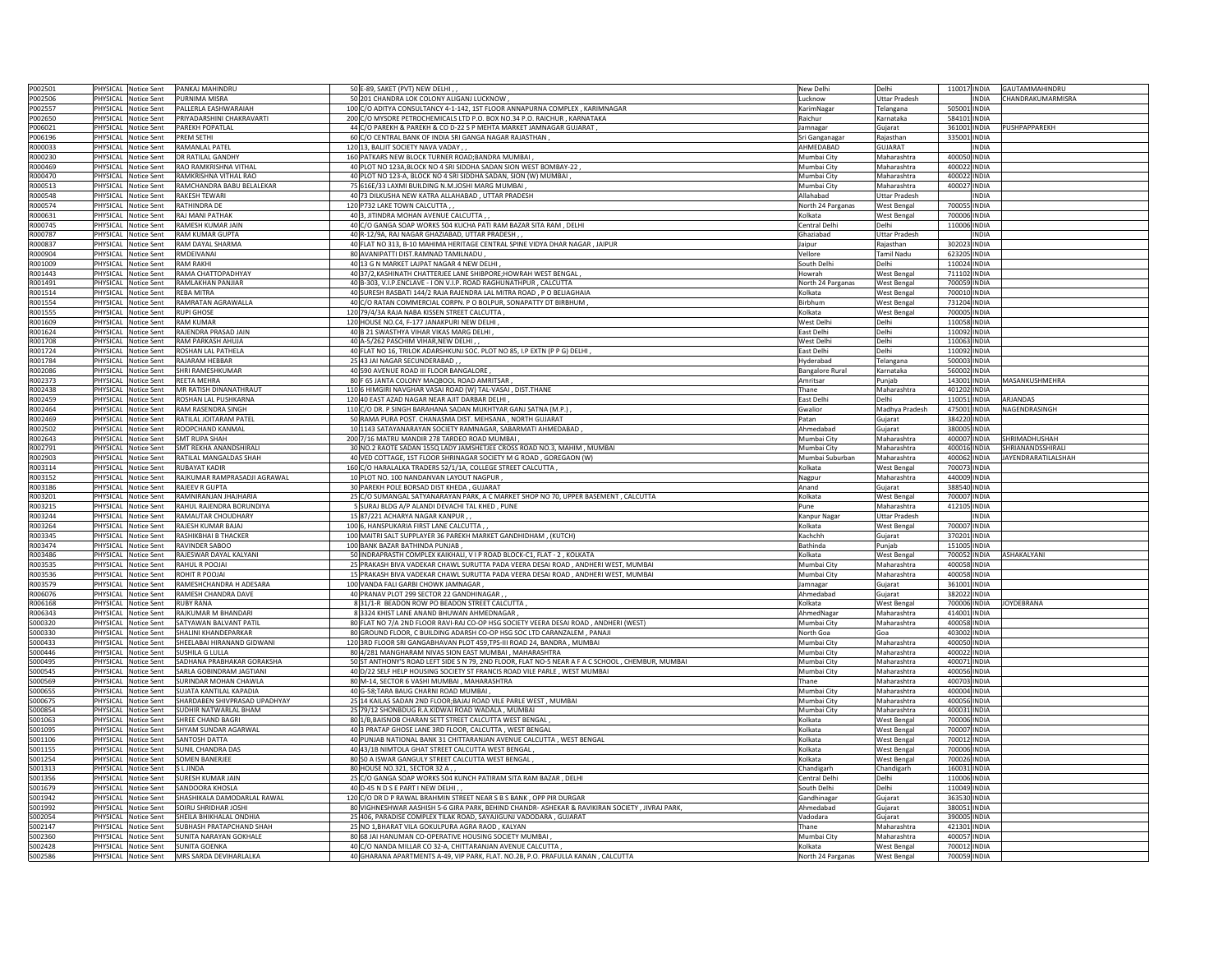| S002631<br>PHYSICAL Notice Sent SATYANARAYAN MUNDHARA<br>80 C/O NANDRAM SATYANARAYAN 180 MAHATMA GANDHI ROAD CALCUTTA, WEST BENGAL<br>\$002670<br>PHYSICAL Notice Sent<br>120 79/4/3A RAJA NABA KISSEN STREET CALCUTTA, WEST BENGAL<br><b>SUBODH KUMAR GHOSE</b> |                        |                                |                              |                             |
|------------------------------------------------------------------------------------------------------------------------------------------------------------------------------------------------------------------------------------------------------------------|------------------------|--------------------------------|------------------------------|-----------------------------|
|                                                                                                                                                                                                                                                                  | Kolkata                | West Bengal                    | 700007 INDIA                 |                             |
|                                                                                                                                                                                                                                                                  | Kolkata                | West Bengal                    | 700005 INDIA                 |                             |
| \$002687<br>PHYSICAL Notice Sent<br><b>SURJIT SINGH MALHOTRA</b><br>80 ADVOCATE FLAT NO 176-B(MIG DDA) RAJOURI GARDEN, NEW DELHI                                                                                                                                 | Vest Delhi             | Delhi                          | 110027 INDIA                 |                             |
| PHYSICAL Notice Sent<br><b>SUSHIL KUMAR SARKAR</b><br>120 E-822, CHITTARANJAN PARK KALKAJI NEW DELHI<br>S002769                                                                                                                                                  | South Delh             | Delhi                          | 110019 INDIA                 |                             |
| 40 C/O MR RAM PRAKASH AHUJA A-5/262, PASCHIMVIHAR NEW DELHI<br>5002882<br>PHYSICAL Notice Sent<br><b>SWARAN KANTA AHUJA</b>                                                                                                                                      | West Delh              | Delhi                          | 110063 INDIA                 |                             |
| PHYSICAL Notice Sent<br>SHIV SHANKER GHANDI<br>40 A-1/274, PASCHIM VIHAR NEW DELHI,<br>\$002919                                                                                                                                                                  | West Delhi             | Delhi                          | 110063 INDIA                 |                             |
| \$003007<br>PHYSICAL Notice Sent<br>SHASHIKALA HEBBAR<br>25 C/O DR RAJARAM HEBBAR 43 JAI NAGAR SECUNDERABAD                                                                                                                                                      | Hyderabad              | Telangana                      | 500003 INDIA                 |                             |
| PHYSICAL Notice Sent<br>MRS SUSHILA WATI<br>80 C/O DEV CROCKERY STORES 26 B, CONNAUGHT PLACE NEW DELHI<br>5003057                                                                                                                                                |                        | Delhi                          | 110001 INDIA                 |                             |
|                                                                                                                                                                                                                                                                  | Central Delhi          |                                |                              |                             |
| PHYSICAL Notice Sent<br>SINDHU VINAYAK DAMLE<br>50 83 RADHA BHUVAN 2ND HINDU COLONY DADAR, MUMBAI<br>\$003764                                                                                                                                                    | Mumbai City            | Maharashtra                    | 400014 INDIA                 |                             |
| PHYSICAL Notice Sent<br>SUJAY GORDHANBHAI PATEL<br>160 C/O DR GORDHANBHAI JESANGBHAI- PATEL SHANTINIKETAN HOSPITAL, SHIYAPURA<br>\$004108                                                                                                                        | 'adodara               | Gujarat                        | 390001 INDIA                 | SAMIRGORDHANBHAIPATEL       |
| 5004112<br>PHYSICAL Notice Sent<br>SUSHMA GORDHANBHAI PATEL<br>80 C/O DR GORDHANBHAI JESANGBHAI- PATEL, SHANTINIKETAN HOSPITAL SHIYAPURA, RAOPURA                                                                                                                | 'adodara               | Guiarat                        | 390001 INDIA                 | SHREYASGORDHANBHAIPATEL     |
| S004134<br>PHYSICAL Notice Sent<br>SHREE KRISHNA AGENCYLIMITED<br>100 A-2, PRITHVIRAJ ROAD C-SCHEME JAIPUR, RAJASTHAN                                                                                                                                            | aipur                  | Rajasthar                      | 302005 INDIA                 |                             |
| 300 67/14 TYAGI ROAD DEHRA DUN (UP) UTTAR PRADESH<br>SUSHEEL CHANDRA GUPTA<br>\$004262<br>PHYSICAL Notice Sent                                                                                                                                                   | Dehradun               | Uttarakhand                    | <b>INDIA</b>                 |                             |
| \$004530<br>PHYSICAL Notice Sent<br>SIDDHARTHA MUKHERJEE<br>160 52A, ISHWAR GANGULY LANE CLACUTTA WEST BENGAL                                                                                                                                                    | Kolkata                | West Benga                     | 700026 INDIA                 |                             |
| PHYSICAL Notice Sent<br>SHANTI DEVI SINGHAL<br>160 1267 SECTOR 34-C CHANDIGARH<br>\$004607                                                                                                                                                                       | Chandigarh             | Chandigarh                     | <b>INDIA</b>                 | PARVEENGOYAL                |
| S004719<br>PHYSICAL Notice Sent<br>SIRI RAM JUNEJA<br>40 H-40 KIRTI NAGAR NEW DELHI,                                                                                                                                                                             | West Delhi             | Delhi                          | 110015 INDIA                 |                             |
| S004747<br>PHYSICAL Notice Sent<br><b>SHASHANK D RANAE</b><br>1499 NARAYAN PETH RANADE WADA, PUNE 411 030,                                                                                                                                                       | ANAND                  | GUJARAT                        | 388150 INDIA                 |                             |
|                                                                                                                                                                                                                                                                  |                        |                                |                              |                             |
| \$004916<br>PHYSICAL Notice Sent<br>MRS SUREKHA KERUBHAGWAT<br>48 TYPE III/F-3, TARAPUR ATOMIC POWER STATION COLONY DIST: THANE, MAHARASTHRA                                                                                                                     | hane                   | Maharashtra                    | 401504 INDIA                 | MRSSUSHAMAACHYUTBHAGWAT     |
| MR SHA MANGILALDHARMCHANDGANDHI<br>80 VARDHMAN WHOLE SALE CLOTH DEPOT 678/9 CHOWKIPET DAVANGERE, KARNATAKA<br>\$005145<br>PHYSICAL Notice Sent                                                                                                                   | Davanagere             | Karnataka                      | 577001 INDIA                 | MRSHEMLATABAIMANGILALGANDHI |
| SUMITRABEN NAVINTLAL SHAH<br>60 117, SARGAM APT CO-OPERATIVE HOUSING SOCIETY LIMITED NEAR SHRIPAD NAGAR SOCIETY , KARELI BAUG<br>PHYSICAL Notice Sent<br>\$005365                                                                                                | Vadodara               | Gujarat                        | 390018 INDIA                 | NAVINTLALJETHALALSHAH       |
| <b>SMITA M TILLU</b><br>20 SWASTHYA PRASHANT NAGAR NEAR MALHAR THEATRE, NAUPADA<br>\$005493<br>PHYSICAL Notice Sent                                                                                                                                              | Thane                  | Maharashtra                    | 400602 INDIA                 | PRADEEPMTILLU               |
| \$005504<br>PHYSICAL Notice Sent<br>SARASWATIBEN AMBALAL PATEL<br>40 DAYAL BHOU'S LANE RAJ MAHAL ROAD BARODA, GUJARAT                                                                                                                                            | /adodara               | Guiarat                        | 390001 INDIA                 | MADHUSUDANAMBALALPATEL      |
| \$005659<br>PHYSICAL Notice Sent<br>SATYENDRA SINGH<br>160 C/O S.N. SINGH NEAR ECI SCHOOL VENKAT BATALION ROAD, , REWA, M.P                                                                                                                                      | Rewa                   | Madhya Pradesh                 | 486001 INDIA                 |                             |
| \$005684<br>PHYSICAL Notice Sent<br>SANDEEP AGGARWAL<br>40 C/O SH SURINDAR GUPTA 4139, 1ST FLOOR NAYA BAZAR, DELHI                                                                                                                                               | Central Delhi          | Delhi                          | 110006 INDIA                 |                             |
| 5005714<br>PHYSICAL Notice Sent<br>SARVESH GOEL<br>50 C/O MR. PANKAJ GUPTA R-9/223 RAJ NAGAR, GHAZIABAD, U.P                                                                                                                                                     | ihaziabad              | Uttar Pradesh                  | <b>INDIA</b>                 |                             |
| 1 199-H MIG FLATS RAJOURI GARDEN NEW DELHI<br>5005769<br>PHYSICAL Notice Sent<br>SANJAY KUMAR AGARWAL                                                                                                                                                            | Vest Delhi             | <b>Delhi</b>                   | 110027 INDIA                 |                             |
|                                                                                                                                                                                                                                                                  |                        |                                |                              |                             |
| 50 BILANI FALIA NEAR MITHI MASJID BAHARPURA, DHORAJI<br>\$005836<br>PHYSICAL Notice Sent<br>SHABBIR IBRAHIM GARANA                                                                                                                                               | aikot                  | Gujarat                        | 360410 INDIA                 |                             |
| SUNDARAM FINANCE SERVICESLIMITED<br>100 DESABANDHU PLAZA NO. 47, WHITES ROAD CHENNAI<br>\$005842<br>PHYSICAL Notice Sent                                                                                                                                         | Chennai                | Tamil Nadu                     | 600014 INDIA                 |                             |
| \$005934<br>PHYSICAL Notice Sent<br>SATMOHAN GARG<br>50 H NO 366, W NO 16 JHAJJAR ROAD ROHTAK                                                                                                                                                                    | Rohtak                 | Harvana                        | 124001 INDIA                 |                             |
| PHYSICAL Notice Sent<br>SANGEETA A JIN<br>100 C/O REKHA DRESSES CLOTH BAZAR, M G ROAD MAHAVEER CHOWK, RAICHUR<br>\$005960                                                                                                                                        | Raichur                | Karnataka                      | 584101 INDIA                 |                             |
| 80 9 YAMUNA NAGAR SOCIETY VIJAYNAGAR ROAD AHMEDABAD,<br>\$006076<br>PHYSICAL Notice Sent<br>SAVITA HIRALAL PATEL                                                                                                                                                 | Ahmedabad              | Gujarat                        | 380013 INDIA                 | DAKSHACHINUBHAIPATEL        |
| 5006110<br>PHYSICAL Notice Sent<br>30 B-209 S B MILLS COLONY SHWAJI MARG NEW DELHI,<br>SHANTI SARUP MANGLA                                                                                                                                                       | West Delhi             | Delhi                          | 110015 INDIA                 | PRFMVATI                    |
| S006116<br>PHYSICAL Notice Sent<br>SHASHI KANT GUPTA<br>150 C/O SUSHIL CHANDER 67/14 TYAGI ROAD DEHRA DUN U.P                                                                                                                                                    | ehradun                | Uttarakhand                    | INDIA                        |                             |
| 20 CHITTU FINANCE (MADRAS) LTD 5-A, DR.MUNUSWAMY GARDEN ST. AVANASHI ROAD, COIMBATORE<br>\$006151<br>PHYSICAL Notice Sent<br>SIVAGAMI PANCHANATHAN                                                                                                               | oimbatore              | Tamil Nadu                     | 641018 INDIA                 | RAMANATHANPANCHANATHAN      |
| 80 FLAT NO 14&15 FIRST FLOOR SWATI BUILDING NAVAGAR ROAD, BHAYANDAR (E), THANE<br>PHYSICAL Notice Sent<br>S006218<br><b>SUNIL KANSARA</b>                                                                                                                        |                        |                                | 401105 INDIA                 | CRVIRDHARA                  |
| 30 KAVITHA BHAVAN THENGANA PERUMPANACHI P.O CHANGANACHERY, KOTTAYAM DIST<br>\$006349<br><b>SREEDEVI SOMANATHAN</b>                                                                                                                                               | Thane                  | Maharashtra<br>NΔ              |                              | SATHFFSHKUMARC              |
| PHYSICAL Notice Sent                                                                                                                                                                                                                                             |                        |                                | Peru                         |                             |
| 60 11/13 MINTI MENSION DHRSWADI 2ND FLOOR WELLINGTON STREET, MUMBAI<br>S006542<br>PHYSICAL Notice Sent<br><b>SURESH DHANRESHA</b>                                                                                                                                | Mumbai City            | Maharashtra                    | 400002 INDIA                 | DERRAJDHANRESHA             |
| \$006573<br>PHYSICAL Notice Sent<br>SHIRAZ CAMBATTA<br>10 CAMBATTA CENTRAL BHARAT BOBSINS LTD PREMISES RAKHIAL ROAD AHMEDABAD                                                                                                                                    | Ahmedabad              | Gujarat                        |                              | 380023 INDIA ZARINECAMBATTA |
| \$006681<br>PHYSICAL Notice Sent<br>80 C 18\10, GODREJ HILL SIDE COLONY VIKHROLI MUMBAI,<br>SHEELA P ANDE                                                                                                                                                        | Mumbai City            | Maharashtra                    | 400079 INDIA                 | <b>DILIPPPANDE</b>          |
| \$006857<br>PHYSICAL Notice Sent<br>SHOBHNA ROHATGI<br>100 2180, GALO HANUMAN PRASAD DHARAMPURA DELHI                                                                                                                                                            | entral Delhi           | Delhi                          | 110006 INDIA                 |                             |
|                                                                                                                                                                                                                                                                  |                        |                                |                              |                             |
| 200 C/O SMRITI-SAURABH ENTERPRISES 4, SYNAGOGUE STREET 9TH FLOOR, ROOM NO.920, CALCUTTA<br>\$006893<br>PHYSICAL Notice Sent<br><b>SMRITI DHANUKA</b>                                                                                                             | olkata                 | West Bengal                    | 700001 INDIA                 |                             |
| S PADMANARHAN                                                                                                                                                                                                                                                    |                        |                                |                              |                             |
| \$006978<br>PHYSICAL Notice Sent<br>80 20, 2ND STREET WALLACE GARDEN CHENNAI,                                                                                                                                                                                    | hennai:                | Tamil Nadu                     | 600006 INDIA                 | RAMANISANKARASUBBAN         |
| 5006986<br>PHYSICAL Notice Sent<br>SALIL KUMAR BASAK<br>80 8A, K C BOSE ROAD CALCUTTA,                                                                                                                                                                           | Kolkata                | West Benga                     | 700004 INDIA                 |                             |
| \$006989<br>PHYSICAL Notice Sent<br>S N RIIVA<br>50 VI-C, CACT QUARTERS NEAR ITI CLUB, , BANGALORE                                                                                                                                                               | Bangalore Rural        | Karnataka                      | 560016 INDIA                 |                             |
| \$006991<br>PHYSICAL Notice Sent<br>S MAHALAKHMI<br>50 VI-C, CACT QUARTERS NEAR ITI CLUB, , BANGALORE                                                                                                                                                            | <b>Bangalore Rural</b> | Karnataka                      | 560016 INDIA                 | SNSRINIVAS                  |
| \$006992<br>PHYSICAL Notice Sent<br>S N RIIVA<br>50 VI-C, CACT QUARTERS NEAR ITI CLUB, , BANGALORE                                                                                                                                                               | <b>Bangalore Rural</b> | Karnataka                      | 560016 INDIA                 | <b>NSSAGAR</b>              |
| 100 BHUPENDRA D VITHALANI 8, LAXMI BUILDING 35/37, GIRGAUM ROAD, MUMBAI<br>\$007078<br>PHYSICAL Notice Sent<br>S B VITHI ANI                                                                                                                                     | Mumbai City            | Maharashtra                    | 400004 INDIA                 |                             |
| S007132<br>PHYSICAL Notice Sent<br>SHILPA ANTIBIOTICS LTD<br>800 10/80, RAJENDRA GUNJ RAICHUR,                                                                                                                                                                   | Raichur                | Karnataka                      | 584102 INDIA                 |                             |
| 5007230<br>PHYSICAL Notice Sent<br>4 21-2-670, URDU LANE PATEL MARKET HYDERABAD (A P)<br>SHASHI GUPTA                                                                                                                                                            | iyderabad              | Telangana                      | 500002 INDIA                 |                             |
| SAKINA FIDAHUSEIN AMBAWALA<br>\$054364                                                                                                                                                                                                                           | Mumbai City            |                                |                              | YUSUFFIDAHUSEINAMBAWALA     |
| 60 20, SHAIKH BURHAN KAMRUDDIN STREET 2ND FLOOR, ROOM NO 34<br>PHYSICAL Notice Sent<br>T000026<br>PHYSICAL Notice Sent<br><b>TARUNBHAI THAKORE</b>                                                                                                               | Bharuch                | Maharashtra<br>Guiarat         | 400008 INDIA<br>392001 INDIA |                             |
| 40 4 PRITAM SOCIETY, BROACH GUJARAT STATE,                                                                                                                                                                                                                       |                        |                                |                              |                             |
| 160 FLAT NO B/10/303 INDRALOK COMPLEX. PIPLAD OPP LAKE VIEW GARDEN, SURAT<br>T000069<br>PHYSICAL Notice Sent<br><b>TARLOK NATH KAPUR</b>                                                                                                                         | Surat                  | Gujarat                        | 395007 INDIA                 |                             |
| 000097<br>PHYSICAL Notice Sent<br>TARABAI EBRAHIM GERIE<br>10 C/O T M EBRAHIM & CO 94F GOWALIA TANK ROAD MUMBAI, MAHARASTHRA                                                                                                                                     | Mumbai Suburban        | Maharashtra                    | 400036 INDIA                 |                             |
| T000378<br>PHYSICAL Notice Sent<br>SMTTARA DEVI LUHARUWALA<br>30 116 P N MALAIAH ROAD P.O.RANIGANJ DIST.BURDWAN, WEST BENGAL                                                                                                                                     | Bardhaman              | <b>West Bengal</b>             | 713347 INDIA                 |                             |
| T000563<br>PHYSICAL Notice Sent<br>THE VYSYA BANKLTD<br>200 OVERSEAS BRANCH PATEL CHAMBERS GR. FLOOR OPERA HOUSE, MUMBAI                                                                                                                                         | Mumbai City            | Maharashtra                    | 400007 INDIA                 |                             |
| T006030<br>TULSIDAS SOBHRAJ JUMANI<br>30 559/1 ROOP NIKETAN S V ROAD BANDRA MUMBAI<br>PHYSICAL Notice Sent                                                                                                                                                       | Mumbai City            | Maharashtra                    | 400050 INDIA                 | BIHARIJUMANI                |
| 40 G-79, RATILAL PARK SOCIETY ST.XAV. SCHOOL ROAD NEAR DARPAN SOCIETY , NAVJIVAN P.O.<br>U000008<br>PHYSICAL Notice Sent<br>URMILA HASMUKH DAVE                                                                                                                  | Ahmedaba               | Gujarat                        | 380014 INDIA                 |                             |
| U000080<br>PHYSICAL Notice Sent<br><b>UMAKANT VISHNU SAMANT</b><br>40 LALITA SADAN 16 PATKAR-S OLD BLOCKS SWAMI VIVEK ANAND ROAD, BANDRA                                                                                                                         | Mumbai City            | Maharashtra                    | 400050 INDIA                 |                             |
| 100 C/O DR M R AGARWAL 8 LAXMIBAI COLONY GWALIOR 2, MADHYA PRADESH<br>U000140<br>PHYSICAL Notice Sent<br>UTTAM RAI AGRAWAL                                                                                                                                       | Gwalior                | Madhya Pradesh                 | 474002 INDIA                 |                             |
| U000274<br>PHYSICAL Notice Sent<br><b>UMA GANDHI</b><br>40 C6/11, RANA PRATAP BAGH DELHI,                                                                                                                                                                        | North Delh             | Delhi                          | 110007 INDIA                 |                             |
|                                                                                                                                                                                                                                                                  |                        |                                |                              |                             |
| U000529<br>PHYSICAL Notice Sent<br>URMILABEN H UPADHYAY<br>40 C-81, GOKALESH SOCIETY AT G POST, BAYAD TAL SABARKANTA , GUJARAT<br>U006037<br>PHYSICAL Notice Sent<br>UMESH CHHAGANLAL SON                                                                        | Sabar Kantha<br>Surat  | Gujarat<br>Guiarat             | 383325 INDIA                 | <b>JYOTIUMESHBHAISONI</b>   |
| 80 IST FLOOR C SARASWATI APT. CIVIL COURT NANPURA SURAT                                                                                                                                                                                                          |                        |                                | 395001 INDIA                 |                             |
| v000026<br>PHYSICAL Notice Sent<br>VIJAYABEN LALBHAI PATEL<br>30 C/O PREMABHAI PERBHOO PATEL AT & P.O VARAD DIST SURAT, GUJARAT                                                                                                                                  | Surat                  | Gujarat                        | 394355 INDIA                 |                             |
| 40 17/A TARABAUG ESTATE, IST FLOOR RAJARAM MOHANRAI ROAD NEW CHARNI ROAD, MUMBAI<br>V000149<br>PHYSICAL Notice Sent<br>VAGHJIBHAI CHIMANLAL VORA                                                                                                                 | Mumbai City            | Maharashtra                    | 400004 INDIA                 |                             |
| 40 GANESHWADI 34, KHATTARALI LANE GIRGAUN MUMBAI<br>VISHWANATH MHEMLIYA<br>V000192<br>PHYSICAL Notice Sent                                                                                                                                                       | Mumbai City            | Maharashtra                    | 400004 INDIA                 |                             |
| V000242<br>PHYSICAL Notice Sent<br>VIRENDRA VAIKUNTHLAL MEHTA<br>40 R-15 SICKANAGAR V P ROAD MUMBAI                                                                                                                                                              | Mumbai City            | Maharashtra                    | 400004 INDIA                 |                             |
| V000422<br>PHYSICAL Notice Sent<br>VIRENDER KUMAR MARWAH<br>40 BT-6, SHALIMAR BAGH DELHI                                                                                                                                                                         | North West             | Delhi                          | 110052 INDIA                 |                             |
| 60 POST OFFICE BUILDING KHERA PATI COLONY GWALIOR, MADYA PRADESH<br>V000443<br>PHYSICAL Notice Sent<br>VIRENDRA KUMAR GUPTA                                                                                                                                      | Gwalior                | Madhya Pradesh                 | 474002 INDIA                 |                             |
| V000591<br>128 E16, KUMUD NAGAR S V ROAD, GOREGAON WEST MUMBAI<br>PHYSICAL Notice Sent<br>VAIDEHI SHARAD KOLEKAR                                                                                                                                                 | Mumbai Suburban        | Maharashtra                    | 400062 INDIA                 |                             |
| /000881<br>PHYSICAL Notice Sent<br><b>VENKATAKRISHNA BHAT K</b><br>40 RETD. HEADMASTER JYOTHY HOUSE P.O.BETTAMPADY, PUTTUR                                                                                                                                       | Dakshina Kannada       | Karnataka                      | 574259 INDIA                 |                             |
| /000883<br>VRRANGANATHA<br>40 NO 76 VANI VILAS ROAD BANGALORE,<br>PHYSICAL Notice Sent                                                                                                                                                                           | angalore Rural         | Karnataka                      | 560004 INDIA                 |                             |
|                                                                                                                                                                                                                                                                  | East Delh              | Delhi                          |                              |                             |
| 50 A-16, ANAND VIHAR DELHI<br>V000967<br>PHYSICAL Notice Sent<br>SHRIVASUDEV PRASHAD RUSTAGI<br>V001022<br>PHYSICAL Notice Sent                                                                                                                                  | Guntur                 | Andhra Pradesh                 | 110092 INDIA                 |                             |
| SMTVVENKATALAKSHMAMMA<br>160 DAYANANDA STREET TENALI;A.P.,                                                                                                                                                                                                       |                        |                                | 522201 INDIA                 |                             |
| V001398<br>PHYSICAL Notice Sent<br>SHRI VIJAY LALJIVIRA<br>1087/1 'SHANTINIKETAN' BHAUDAJI CROSS ROAD NO 9 MATUNGA, MUMBAI                                                                                                                                       | Mumbai City            | Maharashtra                    | <b>INDIA</b>                 |                             |
| V001442<br>PHYSICAL Notice Sent<br>SMT VARSHA HASMUKHSHAAH<br>130 18, KUMKUM APARTMENTS 2ND FLOOR, 161, S V ROAD VILE PARLE (WEST), MUMBAI                                                                                                                       | Mumbai City            | Maharashtra                    | 400056 INDIA                 | SHRIHASMUKHLAHERCHANDSHAH   |
| V001512<br>PHYSICAL Notice Sent<br>VINOD KUMAR GOYAL<br>200 D-1054, NEW FRIENDS COLONY, , ,                                                                                                                                                                      | South Delhi            | Delhi                          | 110065 INDIA                 | RASHMIGOYAL                 |
| VARKHA RAM THADHANI<br>360 36, VISHNU MAHAL D ROAD CHURCH GATE, MUMBAI<br>V001816<br>PHYSICAL Notice Sent                                                                                                                                                        | Mumbai City            | Maharashtra                    | 400020 INDIA                 | <b>JYOTIJGIDWANI</b>        |
| <b>VANDNA GROVER</b><br>100 FLAT NO A-2, VISHWA APARTMENT SECTOR - 9, ROHINI DELHI<br>V001845<br>PHYSICAL Notice Sent                                                                                                                                            | North West             | Delhi                          | 110085 INDIA                 |                             |
| 200 C/O SAPNA PRINTERS SHANTI NIVAS BEHIND GUNJ POST OFFICE, RAICHUR<br>V001852<br>PHYSICAL Notice Sent VINOD G HAMLAI<br>3 114 5TH AVENUE KALPAKAM TAMIL NADU<br>PHYSICAL Notice Sent V GURUMURTHY<br>V006047                                                   | Raichur<br>Kanchipuram | Karnataka<br><b>Tamil Nadu</b> | 584101 INDIA<br>603102 INDIA |                             |